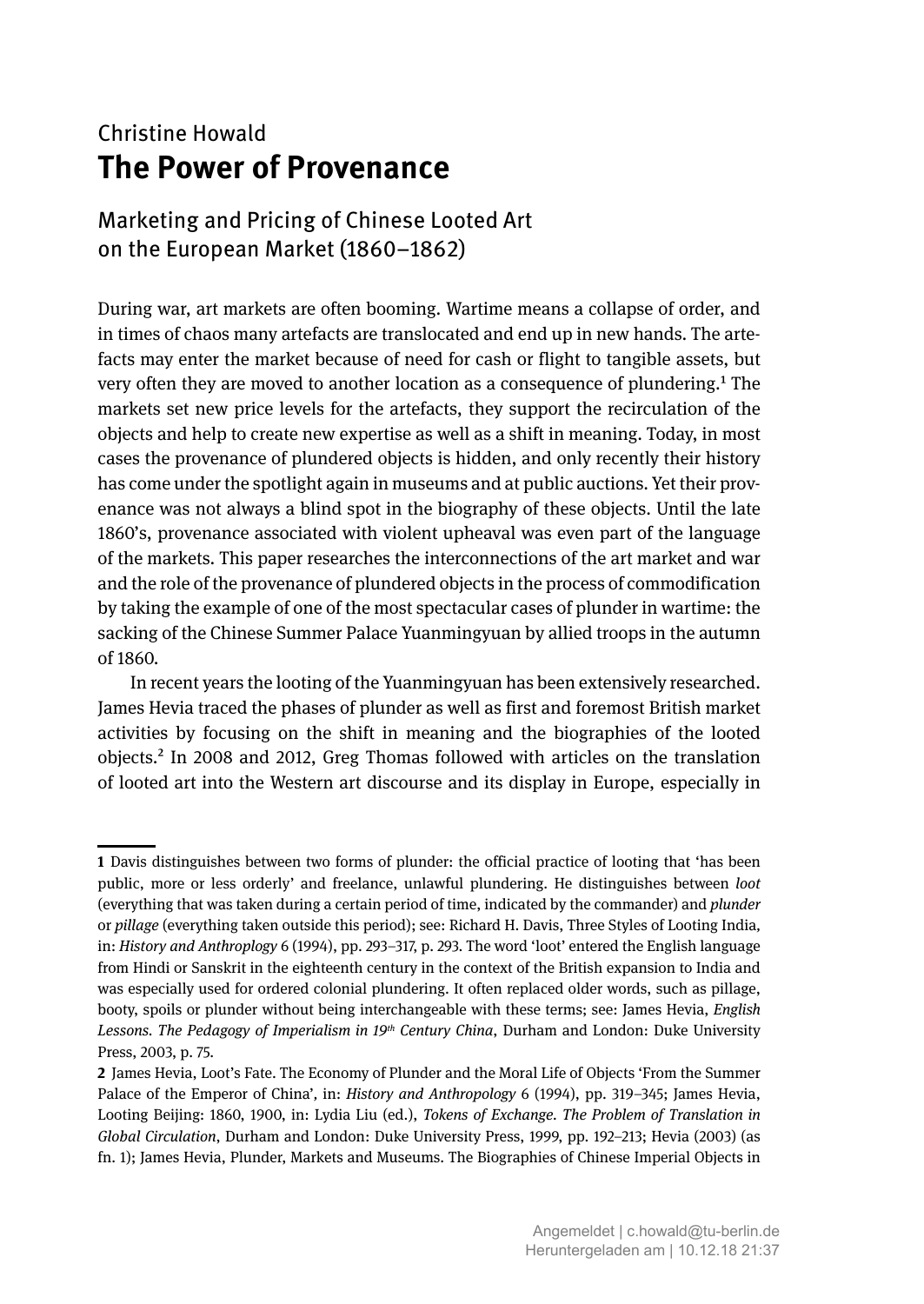France.3 The German researcher Ines Eben von Racknitz (2012) explored the legal and military background of the event.<sup>4</sup> Since 2015, Louise Tythacott has been working on the Summer Palace Loot in European Museums.<sup>5</sup> Currently, Kate Hill aims to gather all artefacts linked to the Yuanmingyuan in a digital repository.<sup>6</sup>

By taking French and British market dynamics from October 1860 until the end of 1862 into account, this paper will put the plundering of art objects during war and the benefit of their provenance for the art market into a larger context. By focussing on different auction activities following the sacking  $-$  in China as well as in Europe  $-$  it researches the effect of cultural plunder during war on the art market and the power of provenance with regard to the objects' reputation and pricing in this context. As the paper addresses a vast geographical range, different methodical approaches and sources are required. With regard to China, researching European market activities will first and foremost rely on Western private and official reports.7 Many of the British and French officers who were engaged in the looting left accounts that hold information about the selection of objects in the Summer Palace and the different market activities that followed the event, including object categories, prices and market processes.<sup>8</sup> In Europe, auction catalogues are the most reliable and coher-

Europe and North America*,* in: Morgan Pitelka (ed.), *What's the Use of Art? Asian Visual and Material Culture in Context,* Honolulu: University of Hawai'i Press, 2007, pp. 129–141.

**<sup>3</sup>** Greg M. Thomas, The Looting of Yuanming and the Translation of Chinese Art in Europe, in: *Nineteenth-Century Art Worldwide* 7 (2008) (accessed 22 January 2015); Greg M. Thomas, Regrouping. Displays of Loot from 'Yuanmingyuan', in: *Proceedings of CIHA Nürnberg* (2012), pp. 509–513.

**<sup>4</sup>** Ines Eben von Racknitz, *Die Plünderung des Yuanmingyuan. Imperiale Beutenahme im britischfranzösischen Chinafeldzug von 1860*, Stuttgart: Franz Steiner Verlag, 2012.

**<sup>5</sup>** In 2015, Louise Tythacott published an article on Trophies of War: Representing 'Summer Palace' Loot in Military Museums in the UK*,* in*: Museums & Society* 13 (2015), pp. 469–488*.* In 2018, her book entitled *Collecting and Displaying China's 'Summer Palace' in the West: The Yuanmingyuan in Britain and France* was published at Routledge.

**<sup>6</sup>** See her website: http://www.yuanmingyuanartefactindex.org (accessed 26 April 2018). Kate Hill has published about Yuanmingyuan artefacts since 2009. See for example: Kate Hill, Chinese Ceramics in United Kingdom Military Museums, in: *The Oriental Ceramic Society Newslett*er 20 (2012), pp. 11–14; Kate Hill, Collecting on Campaign: British Soldiers in China during the Opium War, in: *Journal of the History of Collections* 25 (2013), pp. 227–252.

**<sup>7</sup>** Reliable and accessible Chinese sources are unknown to me so far. I would be grateful for suggestions.

**<sup>8</sup>** See mainly: Maurice d'Hérisson, *Journal d'un interprète en Chine,* Paris: Paul Ollendorff, 1886; Henry Knolly, *Incidents in the China War of 1860 compiled from the Private Journal of General Sir Hope Grant,* Edinburgh and London: William Blackwood and Sons, 1875; R.J.L. M'Ghee, *How we Got to Peking,* London: Richard Bentley, 1862; David Field Rennie, *Peking and the Pekingese,* London: John Murray, 1865; Robert Swinhoe, *Narrative in the North China Campaign of 1860,* London: Smith, Elder and Co., 1861; Alexander Bruce Tulloch, *Recollections of Forty Years Service,* Edinburgh and London: William Blackwood and Sons, 1903; Charles Pyndar Beauchamp Walker, *Days of a Soldier's Life,*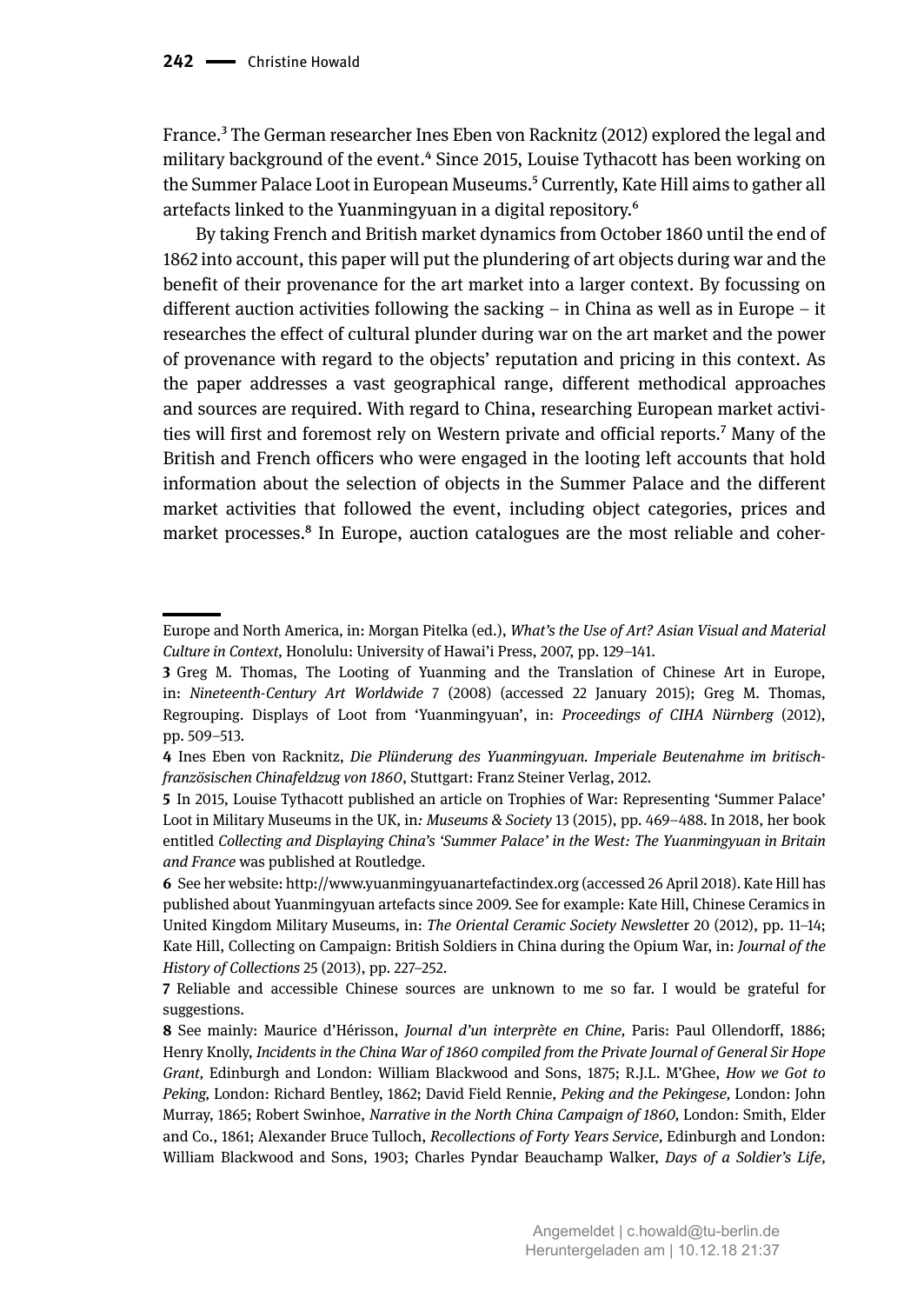ent sources with regard to the objects that entered the European market, the prices paid for them and their buyers. London auction results are based on research in the National Art Library at the Victoria & Albert Museum for the auction catalogues and Christie's archive for the auctioneer's books. The French sources – auction catalogues and *procès-verbaux –* were consulted in the Bibliothèque nationale de France and in the Archives de Paris.<sup>9</sup>

The looting of the so-called Yuanmingyuan, the Imperial or Old Summer Palace to the northwest of Beijing, took place at the end of the Second Opium War, mainly between 7 and 9 October 1860.<sup>10</sup> The palace complex with its gardens<sup>11</sup> had been the residence and administrative centre of the Chinese sovereign since the time of the Qianlong Emperor who reigned from 1735–1796. It covered an area of 3.5 square kilometres and included hundreds of small gardens, lakes, bridges, halls, pavilions, temples and palaces, among them European-style buildings and fountains planned and designed between 1747 and 1766 by the Jesuit Giuseppe Castiglione together with Michel Benoist, who was responsible for the fountains. Thousands of artefacts, mostly of Chinese origin but also from Europe, were stored in the halls, along with unique copies of literary works.

The allied Western troops plundered the palace complex from 7 October onwards and burned it down on 18 October. The plunder was a brutal and uncontrolled act. We have to imagine that thousands of soldiers<sup>12</sup> overran the complex and 'destroyed as many objects as they took'.13 In his *Narrative of the War with China in 1860,* Colonel Garnet Wolsley of the British Army described it as follows: 'Officers and men seemed

London: Chapman and Hall, 1894; Garnett Joseph Wolsley, *Narrative of the War with China in 1860,*  London: Longman, Green, Longman and Roberts, 1862.

**<sup>9</sup>** I am very grateful that Léa Saint-Raymond shared her unique database on Paris auction activities between 1858 and 1939 with me for this article, providing me with details on auctions of East Asian art in 1862. Her support was invaluable. Also see: Léa Saint-Raymond, *Les ventes aux enchères d'objets asiatiques à Paris entre 1858 et 1913: statistiques et listes des principaux acquéreurs*, http://dx.doi. org/10.7910/DVN/G96SRI (accessed 25 September 2017).

**<sup>10</sup>** The plundering may already have started before the morning of 7 October. British sources report that the French started sacking the night before – and even after the 9th, the looting continued (Wolsley [1862] [as fn. 8], p. 224).

**<sup>11</sup>** The Old Summer Palace consisted of three gardens: the original Garden of Perfect Brightness (Yuanmingyuan), the Garden of Eternal Spring (Changchunyuan), where the European style palaces were located, and the Elegant Spring Garden (Qichunyuan).

**<sup>12</sup>** The Western armies counted 17,000 men in total. Wong indicates that less than 10,000 troops were engaged in the sacking of the Yuanmingyuan (Young-Tsu Wong, *A Paradise Lost. The Imperial Gardens of Yuanming Yuan,* Honolulu: University of Hawai'i Press, 2001, p. 142). Tythacott speaks of more than 4,800 men (Tythacott [2015] [as fn. 5], p. 469).

**<sup>13</sup>** Thomas (2012) (as fn. 3), p. 509. Hevia imagines the situation as a 'carnival-like-atmosphere' (Hevia [2003] [as fn. 1], p. 80).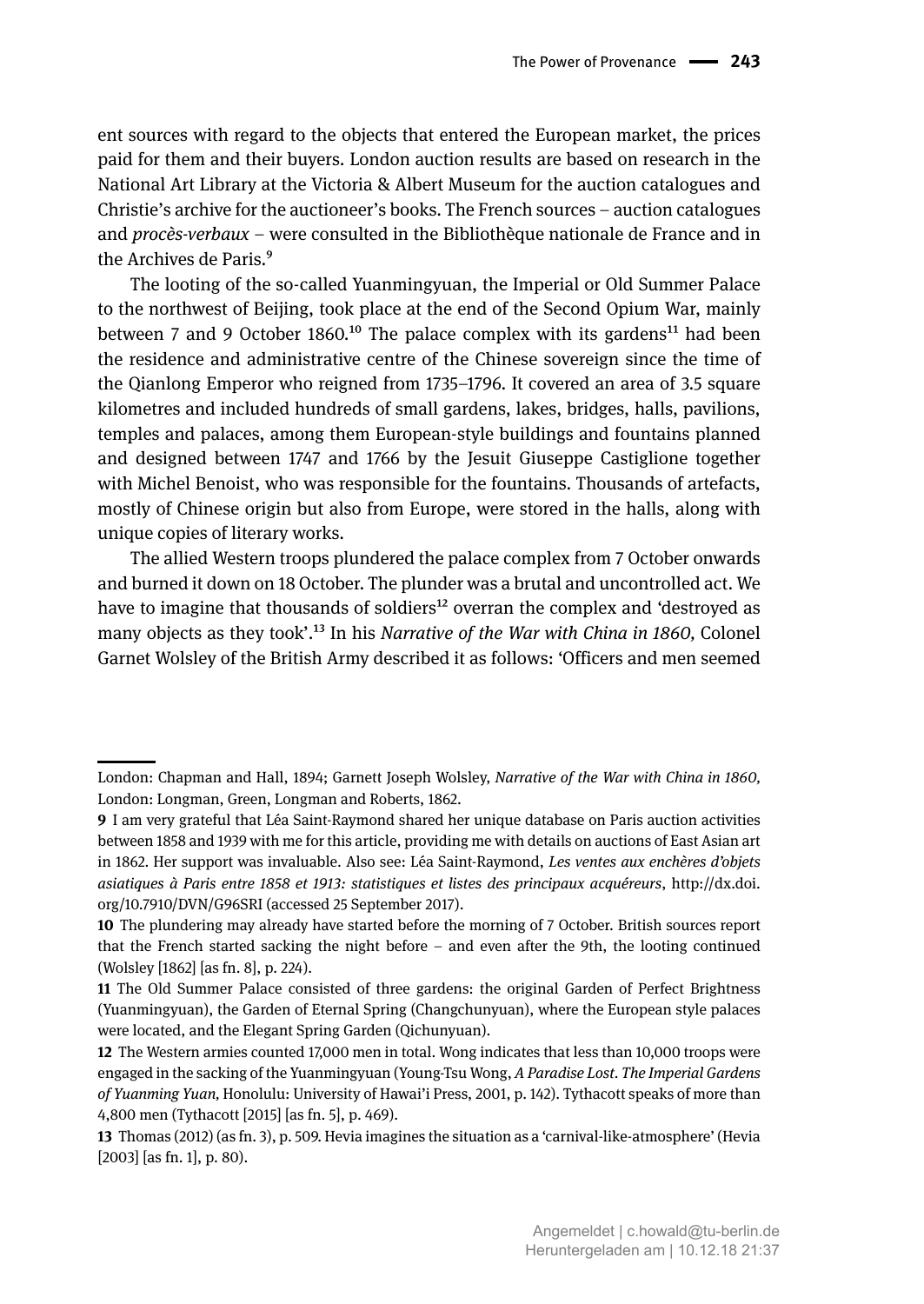to have been seized with a temporary insanity; in body and soul they were absorbed in one pursuit, which was plunder, plunder.'14

The sacking of the Yuanmingyuan was a multinational act, primarily driven by the British and the French. But it involved even other nationalities, especially Indian soldiers, who comprised a third of the British army. Between 7 and 9 October, two acts of looting took place: an official prize-taking for the English and French court by the officers in the morning of 7 October and the accepted plunder by all army members during the following days.15

Among the official prizes taken by officers were trophies of political significance, such as imperial robes, sceptres and armours (among them the 'Cap of the Emperor of China', two or three of the Emperor's state robes of rich yellow silk and a carved screen 'from behind the Emperor's throne<sup>'16</sup>) and works of art thought to be culturally significant, including many pieces of porcelain and other decorative arts, a small jade-covered book said to contain the sayings of Confucius, a Buddhist shrine, and Buddhist wall paintings. A third category contained objects taken from the emperor's private quarters.<sup>17</sup> During the looting by all army members, the soldiers mainly concentrated on items that could easily be carried and/or had obvious high material value such as silk, pearls, gold, ivory or jade, objects for personal use such as furs or watches, and objects of political significance – reminiscences of the Emperor of China such as state robes or seals.<sup>18</sup> Compared to the French allies from the infantry, British army members, who were mostly from the cavalry, were much more organised when it came to looting. The British looted in groups, and with their horses, they could not only cover a larger area but also carry away much heavier objects.<sup>19</sup>

**16** Hevia (2003) (as fn. 1), p. 86.

**<sup>14</sup>** Wolsley (1862) (as fn. 8), p. 227.

**<sup>15</sup>** At this point, the war had been going on for almost three years, and England and France had reached a formal agreement for how to deal with captured artworks: the Convention of Joint Captures in China signed on 22 February 1860 in Paris.

**<sup>17</sup>** Thomas (2012) (as fn. 3), p. 510.

**<sup>18</sup>** Swinhoe (1861) (as fn. 8), p. 299: 'The French camp was revelling in silks and bijouteries […]. One French officer had a string of splendid pearls, each pearl being of the size of a marble (this he afterwards foolishly disposed of at Hong Kong for 3.000 pounds), others had pencil-cases set with diamonds; others watches and vases set with pearls.' And on page 307: 'New rooms were constantly being found as the marauders extended their researches, still untouched and filled with old bronzes, clocks, enamelled jars, and an infinity of jade-stone curiosities. To these the plunderers rushed with eagerness.'

**<sup>19</sup>** Régine Thiriez, *Barbarian Lens. Western Photographs of the Qianlong Emperor's European Palaces,*  Amsterdam: Gordon and Breach Publishers, 1998, p. 56.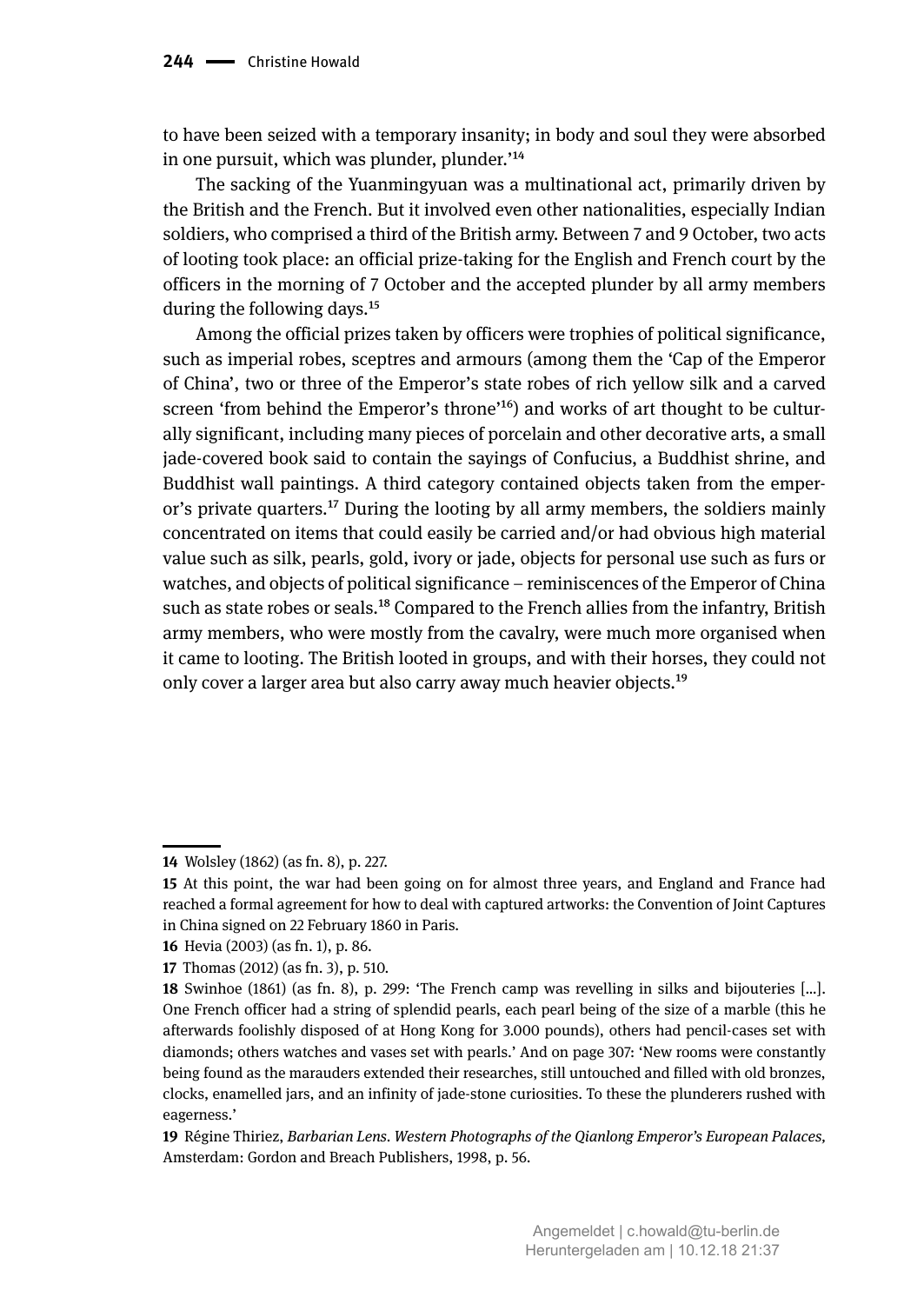# **Legal Background**

The looting of the Yuanmingyuan was no exception, but conformed to a legal norm among European forces. Before the Hague Convention of 1899 looting was a legal part of warfare outside Europe, especially in the colonial wars, even if the rising bourgeois elite began to raise critical voices in the nineteenth century, denouncing plunder as a transgression of civilised behaviour.<sup>20</sup>

In Great Britain, it was an established principle that looted objects were the legal property (prize) of the British sovereign and that part of the loot could be awarded to the soldiers.<sup>21</sup> Operating with enlisted men, the prospect of loot increased the attractiveness of working as a soldier. The opportunities for prize were even used on recruiting posters.<sup>22</sup> At the same time, uncontrolled plunder by the soldiers ran the risk of losing control over the army. Therefore, it was usually contained by military discipline and the threat of punishment. Colonel Wolsley described it as follows: 'When looting is once commenced by an army, it is no easy matter to stop it. At such times human nature breaks down the ordinary trammels which discipline imposes, and the consequences are most demoralizing to the very best constituted army.'23

During the capture of Sri Rangapattana (Seringapatam) in 1799, British army members plundered as much as during the Anglo-Burmese Wars (the first one starting in 1823) or the Indian Mutiny (1857–1858). In China, during all Opium Wars (from 1839 on) military collecting through plunder was the norm.<sup>24</sup>

To find a balance between unchecked plunder and its control, the British army had implemented a 'prize' system. It followed fixed rules: prize agents were appointed who inventoried all plunder and arranged a public auction, keeping a record of each sale. Prize money was distributed via the Royal Hospital Chelsea, following a prize roll that determined how much money had to be paid to which member of the army in accordance with his rank. As Hevia points out, in this system plundered objects were converted into prize via auction market mechanisms: they were transformed into a military-legal category.<sup>25</sup>

**<sup>20</sup>** Hevia (2007) (as fn. 2), p. 130.

**<sup>21</sup>** This principle derived from naval law. See: Act for regulating the Payment of Army Prize Money, and to provide for the Payment of unclaimed and forfeited Shares to Chelsea Hospital (July 14, 1814), in: John Raithby (ed.),*The Status relating to the admiralty, navy, shipping, and navigation of the United Kingdom,* London: George Eyre and Andrew Strahan, 1823, pp. 876–878. See also: Alexander Gillespie, *A History of the Laws of War. Volume 2: The Custom and Laws of War with Regards to Civilians in Times of Conflicts,* Oxford and Portland: Hart Publishing, 2011, p. 249f.

**<sup>22</sup>** Byron Farwell, *Mr. Kipling's Army. All the Queen's Men,* New York: Norton, 1981, p. 211.

**<sup>23</sup>** Wolsley (1862) (as fn. 8), pp. 224–225.

**<sup>24</sup>** See Hill (2013) (as fn. 6).

**<sup>25</sup>** Hevia (2007) (as fn. 2), p. 130.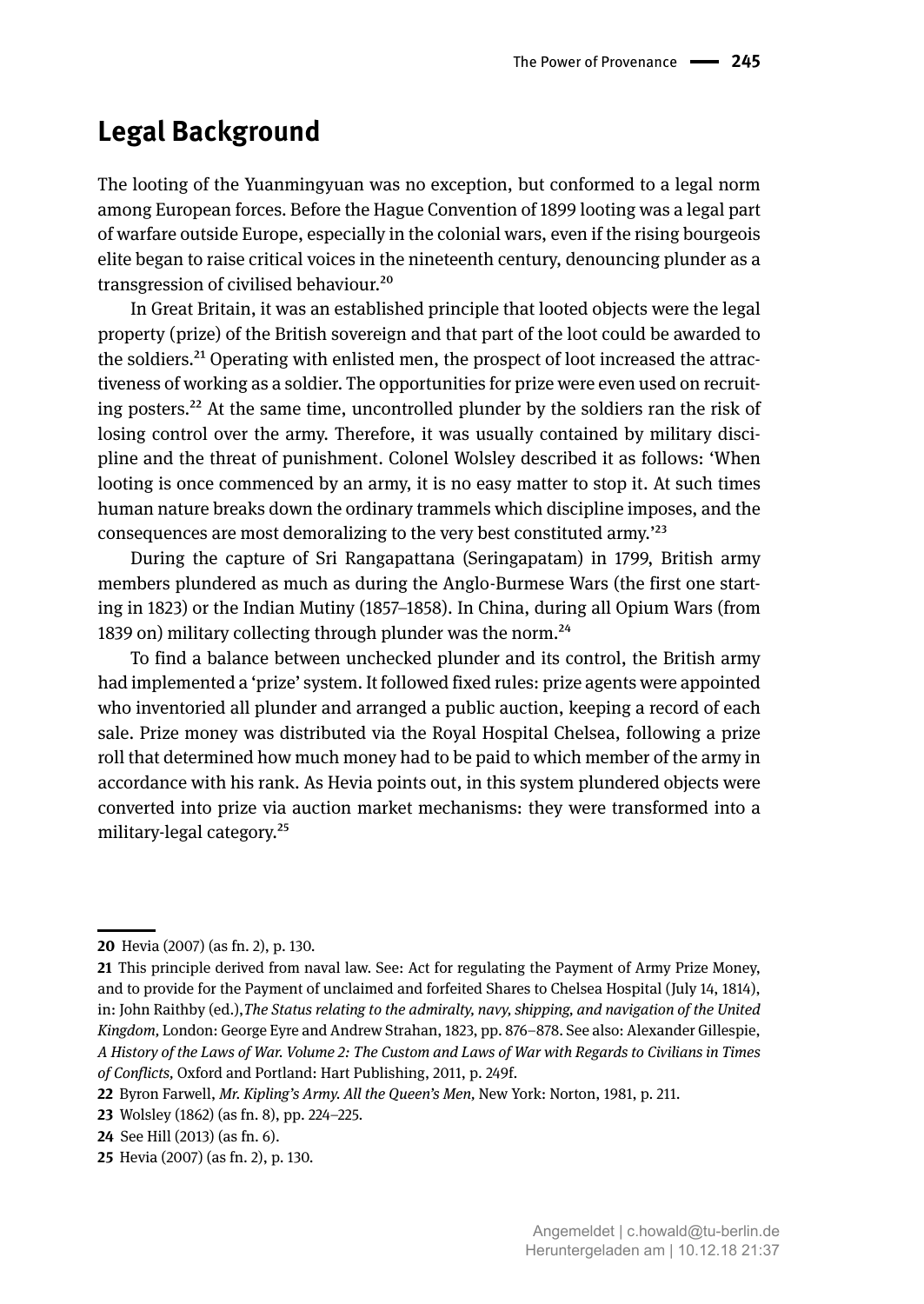In France the plunder of artefacts remained part of colonial warfare outside Europe even though it had been officially outlawed since the 1815 Congress of Vienna. Reasons for this may have been the military reforms undertaken during the war in Algeria in 1840, where the traditional system of controlling the enemy via forts had been replaced by patrols operating freely within the country. Part of this new way of controlling the colonised country were raids that included legalized forms of plunder.26

# **First Market Activities in Beijing: Legalisation and Commodification**

After the sacking of the Yuanmingyuan in October 1860, both the British and the French nations had mechanisms in place to create an instant market for looted objects – though they adopted different systems. As almost all of the objects looted from the Yuanmingyuan had been exclusively made for the emperor or his household (and not for trade circulation), these market activities initiated the commodification of the objects.

The British army applied its characteristic prize system, but in an unusual way: Both the auction and the distribution of the prize money were conducted *in situ* (later practised again in the Third Anglo-Burmese war).<sup>27</sup> When looting had come to an end, the British commander General Hope Grant set up a prize committee.<sup>28</sup> First, all booty was collected and then put on display in the British Headquarters, the Yellow or Lama Temple at Andingmen: 'white and green jade-stone ornaments of all tints, enamelinlaid jars of antique shape, bronzes, gold and silver figures and statuettes, &c.; fine collections and furs, many of which were of much value, such as sable, sea-otter, ermine, Astracan-lamb etc.; and court costumes, among which were two or three of the Emperor's state robes of rich yellow silk […].'29

The auctions were held between 10 and 12 October 1860: 'The sale continued over three whole days, and was largely attended by officers and men. A perfect mania of

**<sup>26</sup>** Eben von Racknitz (2012) (as fn. 4), p. 58f.

**<sup>27</sup>** See the loot auction in the palace in Mandalay in 1885. Reasons for the decision to hold the auction on the spot in Beijing are various: the commander General Grant argued that – regarding the presence of the French soldiers and their rich loot – he wanted to prevent dissatisfaction among his soldiers; but the symbolic significance of the auction as an example of free trade on Chinese soil, main reason for the war against China, may also have played a part. Furthermore, the auction was retaliation for the humiliation of British powers in China. See Knollys (1875) (as fn. 8), p. 177ff.

**<sup>28</sup>** Colonel C.P.B. Walker was in charge of the prize committee.

**<sup>29</sup>** Swinhoe (1861) (as fn. 8), p. 311. Robert Swinhoe (1836–1877) served as translator of the British Campaign.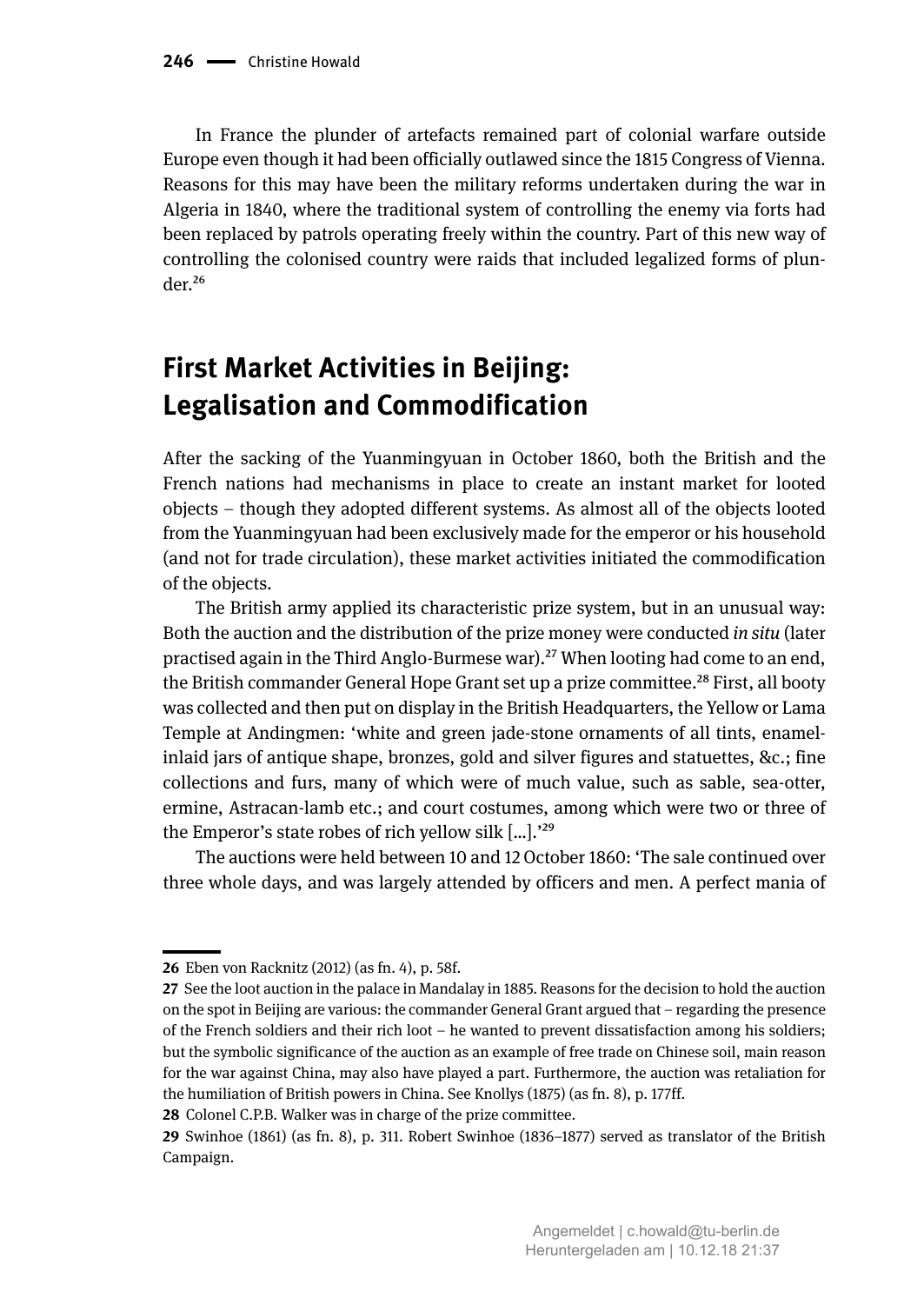competition appeared to have seized all ranks, and the prices realized were fabulous. The most trivial article fetched two or three pounds.'30

Jade objects and porcelain went for 10–30 pounds sterling (according to Knollys, one small tea cup reached 22 pounds), furs for 10–50 pounds and one of the Emperor's court robes was sold for 120 pounds.<sup>31</sup> Compared to the monthly income of a British soldier of one pound in  $1861$ ,<sup>32</sup> the sale prices were quite high. One reason may have been the material value of the objects and the strong competition created to obtain them. But the political value, incorporated in the provenance of the objects and the personal relationship of the buyers to it, may also have influenced the development of the prices. Contrary to normal British procedure, the prize money was apportioned on the spot. The total prize money was 26,000 pounds.<sup>33</sup> The substantial contingent of Indian soldiers in the British army were not included in the distribution but were allowed to keep their booty.

The British Beijing auction had several purposes. First and foremost, collecting, auctioning and redistributing were mechanisms to legalise the loot within the military system by transforming it into monetary value that could just as well have been distributed as a royal award among the soldiers. Secondly, the auction had a very important purpose for the soldiers: the market was essential to fulfil one promise held by the object – its function as a financial bonus, since their salary alone did not make participation in war sufficiently attractive. Thirdly, the auction had high political significance: it was meant as a symbol for the system of free trade that the British sought to implement in China – a conflict that had been the main reason for the Opium wars. Furthermore, the auction was seen as revenge for the lifelong humiliation of British powers in China, as Imperial objects exclusively reserved for the Chinese emperor were transformed into basic commodities that could be purchased by everyone. The auctions therefore advertised China's weakness as a nation or – to put it the other way round – they were trophies: a symbol of the Western triumph over the Celestial Empire. And last, but not least, the establishment of a market had the function to transfer the emotions of war into an orderly structure. Especially the British auction included the important element of re-enforcing military order and hierarchy, as the distribution of the 'prize money was done on the basis of rank and race.<sup>34</sup>

**30** Ibid.

**<sup>31</sup>** Knollys (1875) (as fn. 8), p. 180; M'Ghee (1862) (as fn. 8), p. 294; Swinhoe (1861) (as fn. 8), p. 311. **32** Hevia (2003) (as fn. 1), p. 85, footnote 13.

**<sup>33</sup>** It was divided up among officers and men as follows: 'first class field officers – £60; second class field officers – £50; chaplains –  $E40$ ; lieutenants –  $E30$ ; ensigns –  $E20$ ; sergeants&c. –  $E710s$ ; privates – £5' (M'Ghee [1862] [as fn. 7], p. 295.; *The Illustrated London News* [05.01.1861]). **34** Hevia (2007) (as fn. 2), p. 132. See also Thomas (2012) (as fn. 3), p. 509.

Angemeldet | c.howald@tu-berlin.de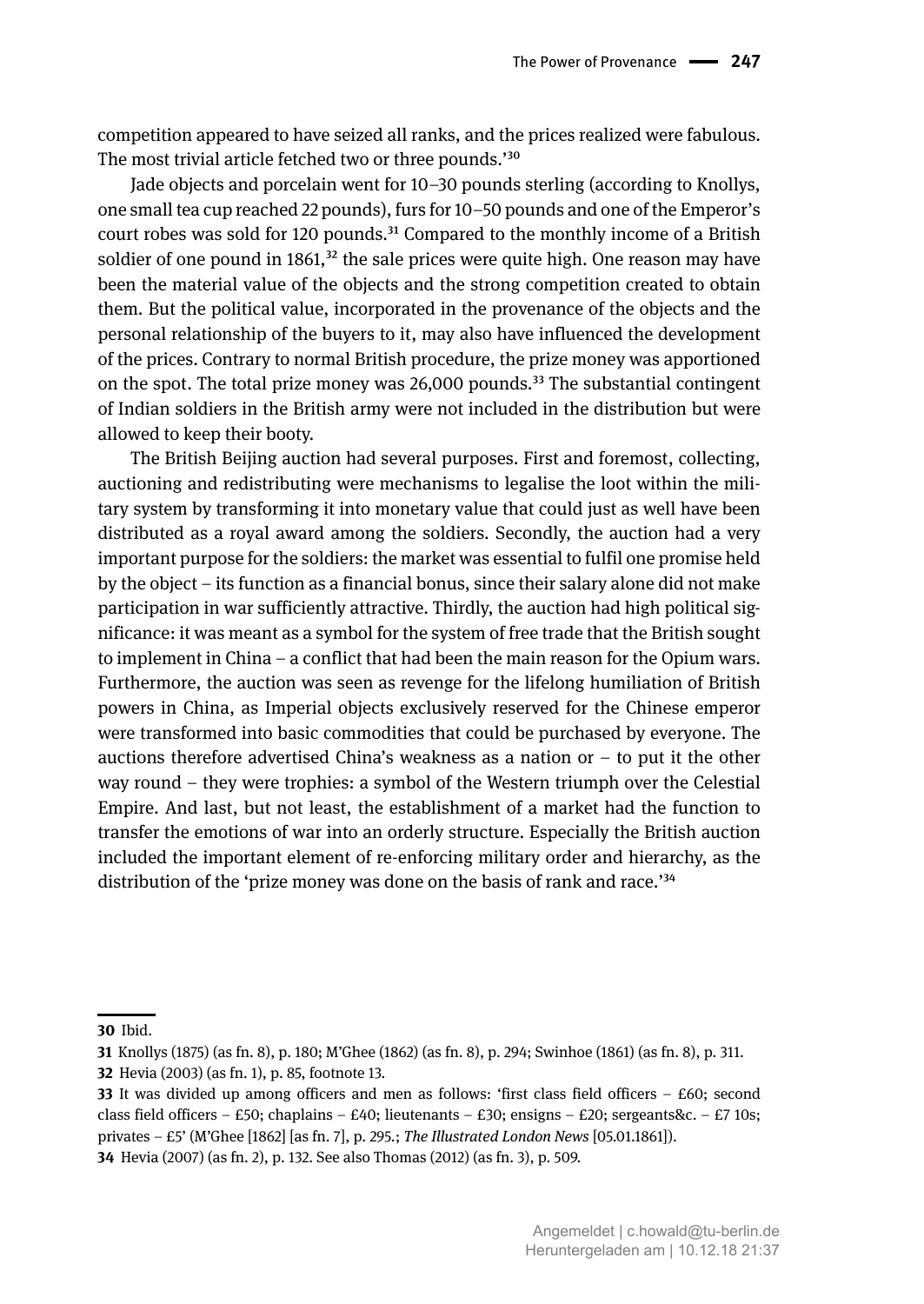On the French side, a market had also been established immediately after the loot – in a very different way than the British one, but also with the intention of re-establishing military order. French military law did not use the auction system to control discipline among the soldiers. They re-enforced it by encouraging the establishment of a free market: when the plunder came to an end, General Montauban appealed to the reason of the men, questioning the possibility of carrying all the booty back home. By mentioning the limited space on the vessels and the possibility of a further Chinese attack, he raised the possibility of losing the whole loot.<sup>35</sup> As a consequence, the soldiers started to sell a good part of the plundered objects:

[...] For knickknacks and bijoux the French camp offered the greatest allurement for several days. You had only to ask the first French soldier you met if he had anything for sale, and he would soon produce gold watches, strings of jewels, jade ornaments, or furs; and number of British officers, who had disposable dollars, quickly found means of exchanging them for objects of greater value in the French camp.36

The first marketplaces offering objects looted from the Yuanmingyuan had therefore been established at the site itself, and the objects came into the possession of members of the Western troops. In the case of the British auction we can assume that the loot was mainly sold to the British looters themselves. The French market was a good opportunity for members of the British forces to acquire further objects from the Imperial Chinese collection – especially for those who were unable to acquire a desirable object at the British auction.

But not only army members were involved in the Beijing art market activities in October 1860. Both at the British auction as well as in the context of the French free market, Western merchants and other private persons, for example newspaper correspondents accompanying the troops took advantage of the opportunity to purchase imperial objects. Many of these were later resold either in China or in Europe.<sup>37</sup> Market actors from Europe also played an active part. As army chaplain M'Ghee mentions in his report *How We Got to Peking*, one officer 'was understood to have an unlimited commission from Baron Rothschild'.<sup>38</sup> This commission must have been given before

**<sup>35</sup>** Hérisson (1901) (as fn. 8), p. 631.

**<sup>36</sup>** Swinhoe (1861) (as fn. 8), p. 311.

**<sup>37</sup>** Ibid., p. 310: 'The store and canteen keepers who followed the camp consequently drove a large business in this article [silk], receiving payment for stores and liquors supplied to the troops in silk at that rate.'

**<sup>38</sup>** M'Ghee (1862) (as fn. 8), p. 294.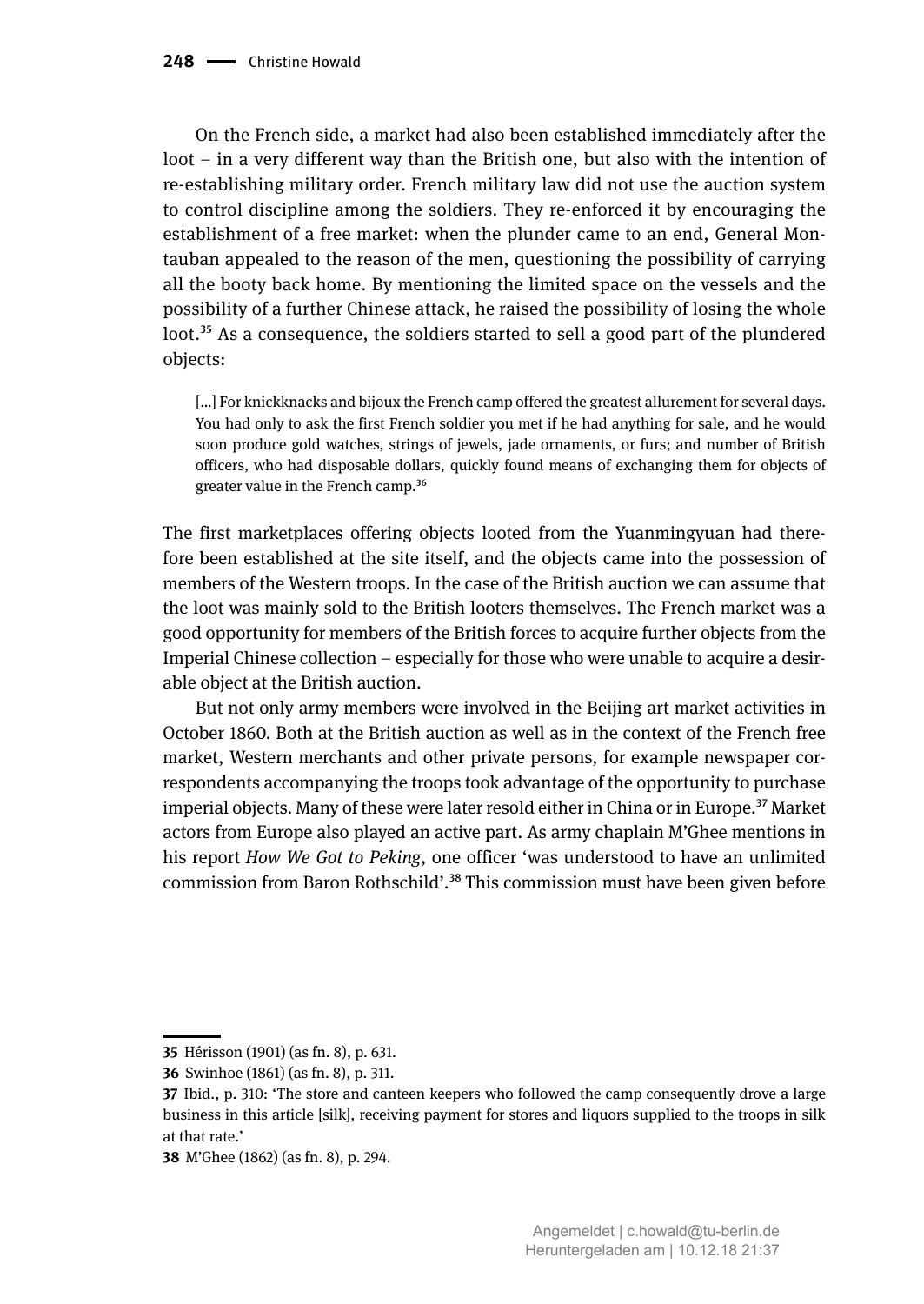the looting itself as communication between Europe and China could only have been conducted with a delay of several weeks.<sup>39</sup> Mandates from European market actors (collectors, dealers) like the Rothschild commission may even have pushed the event in some way.

Besides different Western groups of buyers, local actors were involved in these market activities. There were also Chinese looters at the Yuanmingyuan, residents from neighbouring villages mainly focussing on cloth and china.40 These local looters may have kept some items for personal collections and sold others to foreign soldiers, to Beijing antique dealers, and on a black market. The court soon issued decrees to its citizens requiring all imperial property to be returned, but relatively little was recovered.<sup>41</sup>

Very soon after the looting, imperial objects appeared at Liulichang, the street for antiques and curiosities in Beijing, where members of the Western troops purchased objects before returning home.<sup>42</sup> Soon, traders in treaty ports (mainly Shanghai and Guangzhou) and Hongkong offered artefacts from the imperial collection that had been sold to them by Chinese or Western dealers, or soldiers on their way home.<sup>43</sup>

A considerable part of the Western loot was immediately brought from Beijing to Tianjin, where foreign vessels anchored, and was shipped to Europe.<sup>44</sup>

**<sup>39</sup>** In 1860, mail from China needed 43–46 days to reach Europe; see: Robert Bickers, *The Scramble for China. Foreign Devils in the Qing Empire, 1832–1914,* London (et al.): Allen Lane, 2011, p. 165.

**<sup>40</sup>** M'Ghee (1862) (as fn. 8), p. 212: '(I met scores of Chinese) carrying away heavy loads of plunder from the outbuildings of the palace (chiefly cloth and china).' Swinhoe (1861) (as fn. 8), p. 307: 'Chinese from the surrounding villages crowded in and added their numbers to the vivacious looters, and hundreds of them were going backwards and forwards all day laden with bundles of spoils.' **41** Thomas (2012) (as fn. 3), p. 510, footnote 4 refers to court documents 305–328.

**<sup>42</sup>** M'Ghee (1862) (as fn. 8), p. 302; *Illustrated London News* (16 February 1861), p. 142 and 147.

**<sup>43</sup>** The *Illustrated London News* reported on 13 April 1861, p. 339, that 'a certain quantity of the booty' had made its way to Shanghai and Hong Kong, where it was purchased by the 'Celestials themselves'. Rennie (1865) (as fn. 8), vol. 2, p. 100f. 'October 6th. – Mr. Wade, when last at the Foreign Office, saw a copy of the edition in Chinese of the 'Daily Press' newspaper, which is published in Hong Kong. They appear to take it in regularly at the Foreign Office, and read it with much care. On the occasion in question, Wan-se-ang drew his attention to some European advertisements in it, offering valuable jade-stone ornaments for sale, warranted as having been taken from the Yuen-ming-yuen. Wan-seang remarked that it was a pity that in a paper, printed specially for circulation amongst the Chinese, insertion should be given to notices of this nature, which must be very offensive to them to read.' According to Eben von Racknitz (2012) (as fn. 4), p. 209, footnote 432, shortly after the sacking, a large quantity of silk appeared on the Shanghai market.

**<sup>44</sup>** See: Wong (2001) (as fn. 12), p. 142 who is citing from a material collection concerning the Yuanmingyuan, the Yuan ming yuan zi liao ji (1984), pp. 130–131.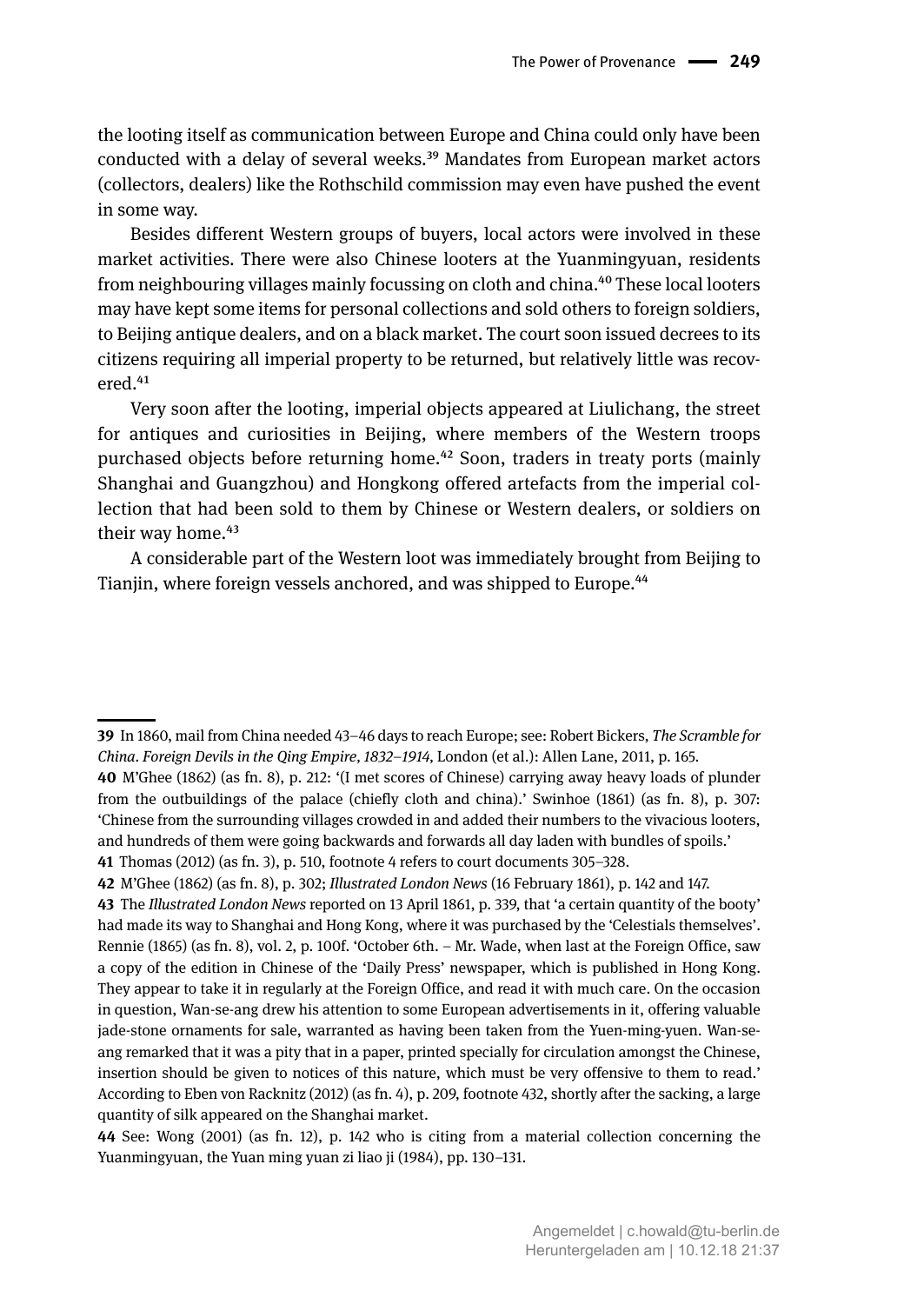## **Summer Palace Loot in Europe**

As early as late January 1861, objects from the Old Summer Palace may have reached Europe.45 The official royal loot was brought to Queen Victoria in London and Emperor Napoléon III and his wife Eugénie in Paris.<sup>46</sup> The reception in each of the countries was very different. This may have influenced their general reception and development as commodities on the market.

Between February and April 1861 and shortly after their arrival in France, the objects were publicly shown in the *Pavillon de Marsan* in the Tuileries Palace.47 The exhibition was a big success, attended by many visitors<sup>48</sup> who could primarily admire military equipment, imperial sceptres and arms 'en or massif avec des pierres de jade […], travaux d'émail dépassant les dimensions connues, porcelaines de toutes formes et appartenant aux différentes époques de l'art chinois, pierres de jade d'un travail parfait et d'une rare grosseur.'49 The instant exhibition of the loot in France was accompanied by press reviews. In *Le Monde Illustré* from 23 February, Allongé presents the exhibition of the imperial objects as 'un des spectacles les plus étranges', mentioning above all the excessive size and precious material but also the 'travail parfait' of the enamel and jade objects and the age of the porcelain.50 In his review published in the *Gazette des Beaux Arts* on 15 March, China scholar Guillaume Pauthier points out the uniqueness of the collection (unique also in China), praises their high technical quality and aesthetic as well as their art historical value (using the term 'art chinois', rendering 'China equal to Europe in cultural prestige'51) and expresses – at the same time – his regrets regarding the displacement of the objects

**<sup>45</sup>** The exact date of arrival is unknown. But taking into account the transfer time from Beijing to Tianjin or Dagu, and the fact that before 1871 (establishment of a steamboat line) the passage from China to Europe took at least 100 days (http://www.dhm.de/archiv/ausstellungen/tsingtau/katalog/ auf1\_1.htm [accessed 27 March 2017]), it is unlikely that looted objects from the Yuanmingyuan arrived in Europe before end of January 1861.

**<sup>46</sup>** In both cases, it remains unclear how many objects and what exactly the royalties received. Hevia (1994) (as fn. 2), p. 327, mentions that only few objects dedicated to the British Crown finally reached the royal court in London. According to Xavier Salmon, former *directeur du patrimoine et des collections* at the Château de Fontainebleau, the French emperor and his wife received 600–800 objects (see: http://culturelocker.com/story/2013/France-Fontainebleau.html [accessed 7 June 2016]). A few political and military items went to Napoléon III, but most of the loot was given to Eugénie, in gratitude for her assistance with medical supplies during the war.

**<sup>47</sup>** See announcement in *Le Monde Illustré*, 23 February 1861, p. 128.

**<sup>48</sup>** Guillaume Pauthier, Des curiosités chinoises exposées aux Tuileries, in: *Gazette des Beaux-Arts* 9 (15.03.1861), pp. 363–369. Pauthier speaks about a 'foule compacte qui ne permettait pas le plus souvent de […] voir [les objets] de près' (p. 365).

**<sup>49</sup>** Allongé, Exposition des présents offerts à Leurs Majestés par l'armée expéditionnaire de Chine, in: *Le Monde Illustré*, 23 February 1861, p. 128.

**<sup>50</sup>** Ibid.

**<sup>51</sup>** Thomas (2012) (as fn. 3), p. 510.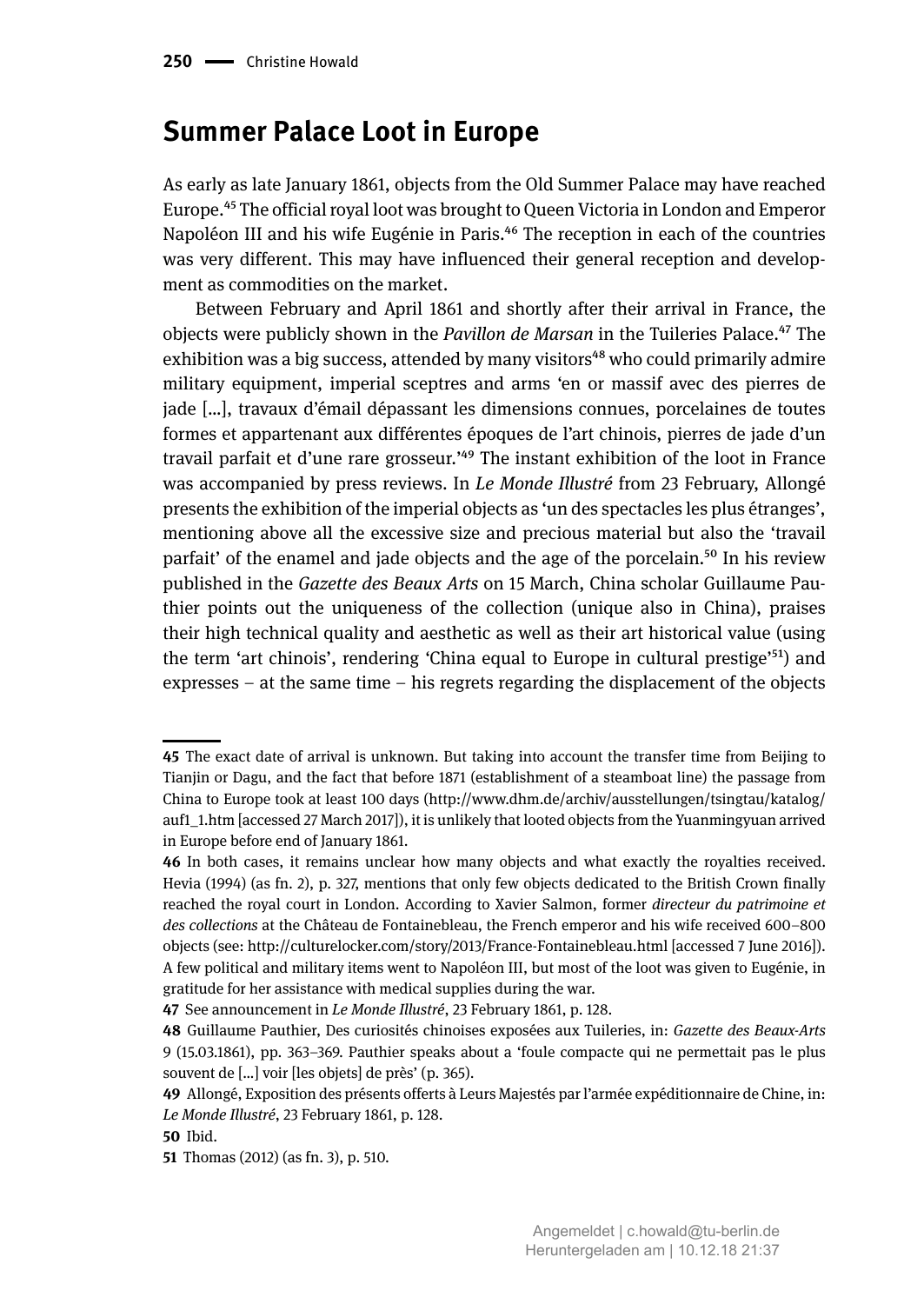and the dispersion of the whole collection.<sup>52</sup> This reflects the controversy the objects were facing in France and which had an impact on the way they were handled on the market. On the one hand, we see the cultural appreciation and a fascination for the unknown cultural treasures. On the other hand, we hear the criticism of an international engagement that was shared by many other contemporaries and that reflected the domestic political turbulences under Napoléon III.<sup>53</sup> In the antimonarchic climate of the era, the exhibition was an instrument to display royal power and success with regard to foreign affairs, therefore strengthening the position of the controversial sovereign couple. The display continued after the public exhibition in a private sphere: inside the private family wing of the Château de Fontainebleau, Eugénie established a small museum over two rooms, the so-called *Musée chinois*, where the objects remain until today.

In Britain, the imperial artefacts from China were absorbed into the existing Royal Collection, which already held much Chinese decorative art collected by George IV. Contrary to France, they were not given their own space in the royal buildings,  $54$  and also, no public exhibition was organised.55 British critical voices also condemned the sacking of the Yuanmingyuan – but in this instance not as an instrument of criticising the royal family: Queen Victoria was well established. Public perception was dominated by the success of the expedition and the conclusion of the commercial contracts settling the free trade favoured by the British.<sup>56</sup>

The private loot that arrived in France and Great Britain was displayed in military buildings<sup>57</sup>, kept as souvenirs and curios in family collections<sup>58</sup> or was sold in the

**<sup>52</sup>** Pauthier (1861) (as fn. 48), p. 363: 'Je ne puis m'empêcher d'exprimer d'abord ici le regret, et un regret profond, que ces objets d'art soient tombés, avec tant d'autres, entre les mains de nos soldats, par le droit brutal de la guerre; et, ensuite, que les collections accumulées depuis plus d'un siècle dans les palais d'été des empereurs, collections assurément uniques en Chine, pour l'abondance et la rareté des objets, aient été dispersées à tous les vents, et qu'ils n'en soit arrivé en France qu'un faible échantillon, lequel, à lui seul, est loin de suffire à donner une idée complète de l'art chinois.'

**<sup>53</sup>** See also: Eben von Racknitz (2012) (as fn. 4), p. 249ff.

**<sup>54</sup>** Today, most of them are still there and part is in the Victoria & Albert Museum without reference to their provenance for the visitor.

**<sup>55</sup>** Even if there were plans to exhibit part of the French and the British royal loot at the London International Exposition in 1862, ultimately this did not happen, 'only a large carved screen taken from behind an imperial throne and the 'skull of Confucius' actually turned up.' In the absence of royal loot, the items had been sent over by British experts from China. See also: Hevia (1994) (as fn. 2), p. 327 and Hevia (2003) (as fn. 1), p. 96.

**<sup>56</sup>** Eben von Racknitz (2012) (as fn. 4), p. 264ff.

**<sup>57</sup>** For Great Britain see Tythacott (2013) (as fn. 5).

**<sup>58</sup>** For example the collection of Charles George Gordon, today: Royal Engineers Museum in Gillingham.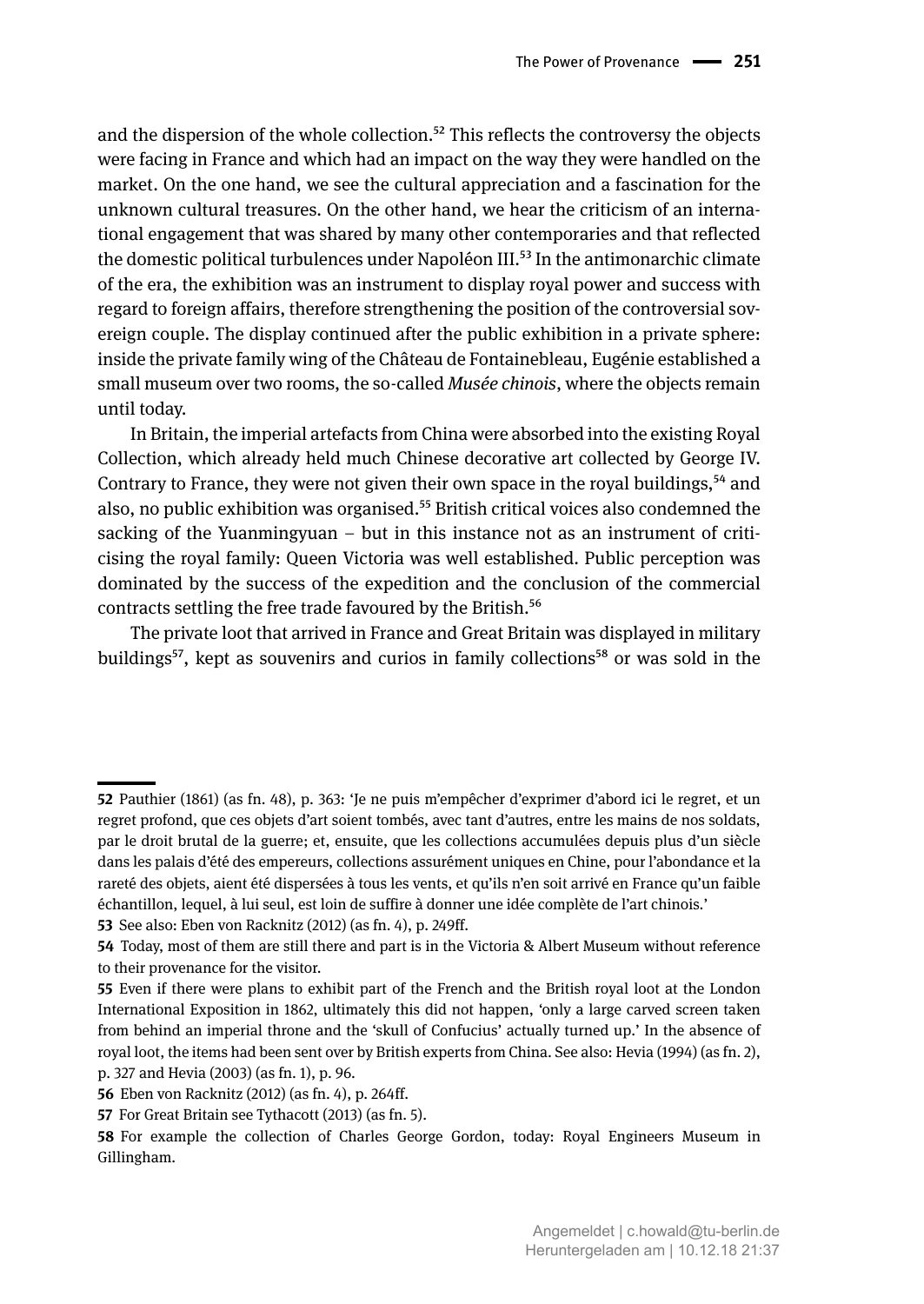1860's and later, be it through dealers or at auction. In London as well as in Paris the public agreed that nothing similar ever had been on the market in Europe before.59

 The objects saw a vivid reception in the press – above all in the *London Illustrated News* and *Le Monde Illustré* in Paris – and hence went through a process of 'enrichment' that enhanced their attractiveness on the market. $60$  The timely publication of reports on the sacking by army members in England as well as in France surely contributed to the publicity of the objects.<sup>61</sup>

## **Commodification on the European Market**

The first objects from the Summer Palace in Peking were auctioned in London on 18 April 1861. Eight more sales followed in the same year, and eight in 1862. In Paris, the first auction took place on 12 December 1861 and ten further sales during the following year.<sup>62</sup>

## **1 Object groups**

With the arrival of the imperial loot from the Yuanmingyuan, the number and range of artefacts from China on the European market increased immensely. The analysis of Saint-Raymond's data collection for East Asian auctions in Paris in 1862 shows that with the arrival of the Yuanmingyuan loot, the total number of Chinese items sold in Paris grew significantly. While in 1857 there were 837 objects from China that were auctioned, and only 211 in 1858, a total of 1,602 were sold in 1862, with almost half of them (785) from the Imperial Palace in China – an increase of 64% (fig. 1).<sup>63</sup>

**<sup>59</sup>** Pauthier (1861) (as fn. 48), p. 363: 'Ces objets […] sont […] de grands et beaux échantillons de l'art chinois moderne, comme on n'en avait pas encore vu en Europe.'

**<sup>60</sup>** For the theory of market 'enrichment', a mechanism to associate already existing things with narratives, see: Luc Boltanski and Arnaud Esquerre, *Enrichissement. Une critique de la marchandise*, Paris: Gallimard, 2017, p. 11.

**<sup>61</sup>** At least two reports had been published in England in 1861 (Dune and Swinhoe) and two more the following year (M'Ghee and Wolsley). In France, one report came out in 1861 (Mutrécy) and five more in 1862 (Bazancourt, Blondel, Lucy, Roy and Varin).

**<sup>62</sup>** See the annex at the end of the article. The London auctions were held at Phillips and Christie, Manson & Woods, the auctions in Paris at the Hôtel Drouot.

**<sup>63</sup>** Léa Saint-Raymond's research data are available at Harvard Dataverse under: https://dataverse. harvard.edu/dataset.xhtml?persistentId=doi:10.7910/DVN/ORIS9K (accessed 28 March 2017). As some auctions including Chinese items are not included in the dataset (Lugt Nr. 26468, 26514, 26712, 27058, 27118, 27232) we can assume that the number of possible Summer Palace objects was even higher.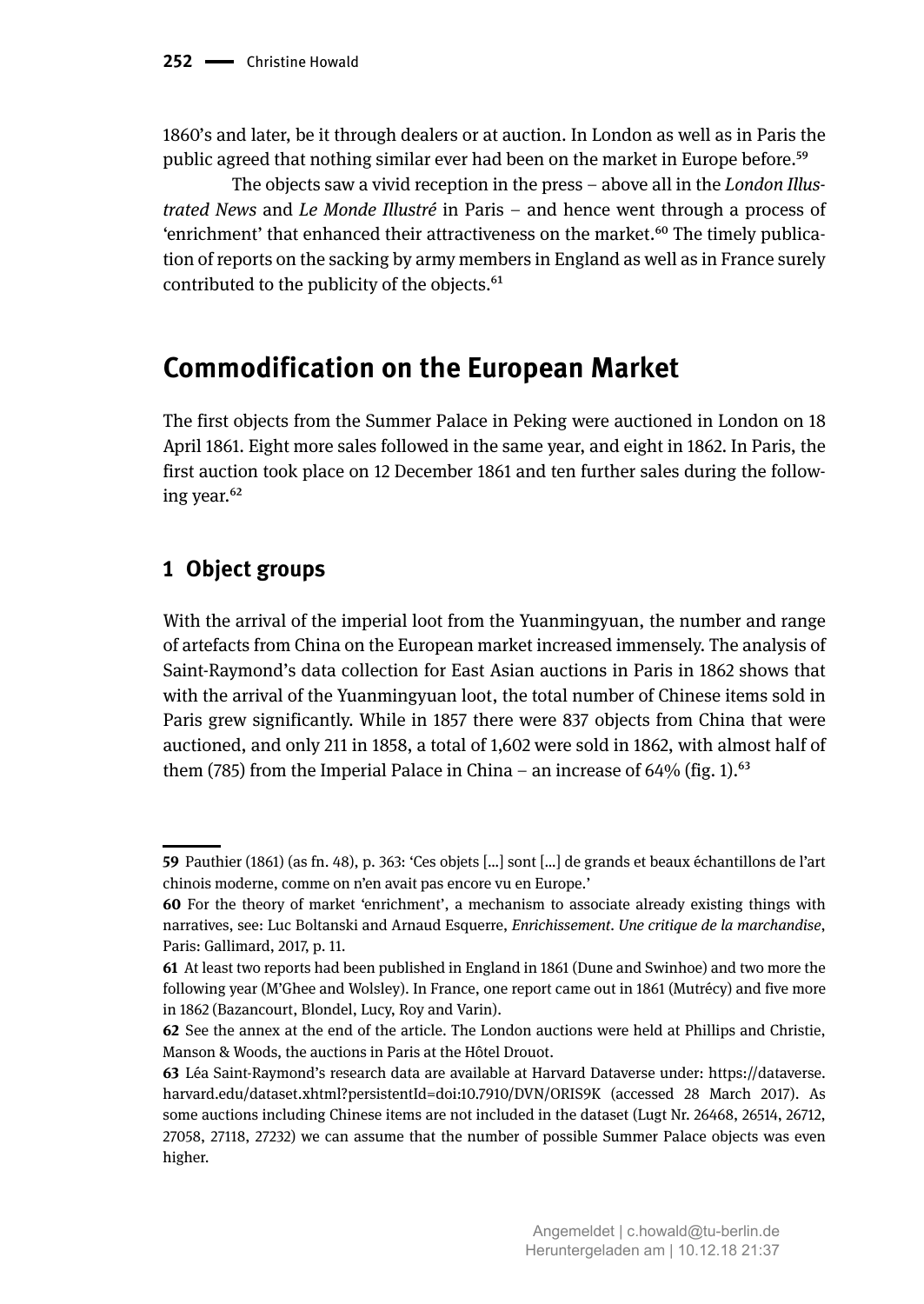

**Fig. 1:** Categories and number of Chinese objects (with the provenance Summer Palace and others) sold at auction in Paris in 1862.

Many object groups, especially Chinese antiquities, were new to the European audience or rather rarely appeared at auction before 1862, as it is said in the introduction of a Parisian auction catalogue of that time: 'Jusque là, il n'en était venu en Europe que des spécimens secondaires, généralement modernes.'64 In London, enamels, porcelain and jade were the dominant object groups from the Yuanmingyuan on the auction market. In 1862, 55 enamels, 100 porcelains and 22 jade objects had been sold at Christie, Manson and Woods. In Paris, the auction market was dominated by bronzes (a total of 56 bronzes from the Yuanmingyuan were auctioned in 1862 besides no other), jade (111 jade objects from the Yuanmingyuan in 1862 versus one with another provenance) and fabrics (51 with an imperial provenance versus one with no imperial background).

**<sup>64</sup>** *Catalogue des objets précieux provenant en grande partie du palais d'été de Yuen-ming-yuen et composant le musee japonais et chinois de Monsieur le Colonel Du Pin*, Paris: Renou et Maude, 1862, p. 5.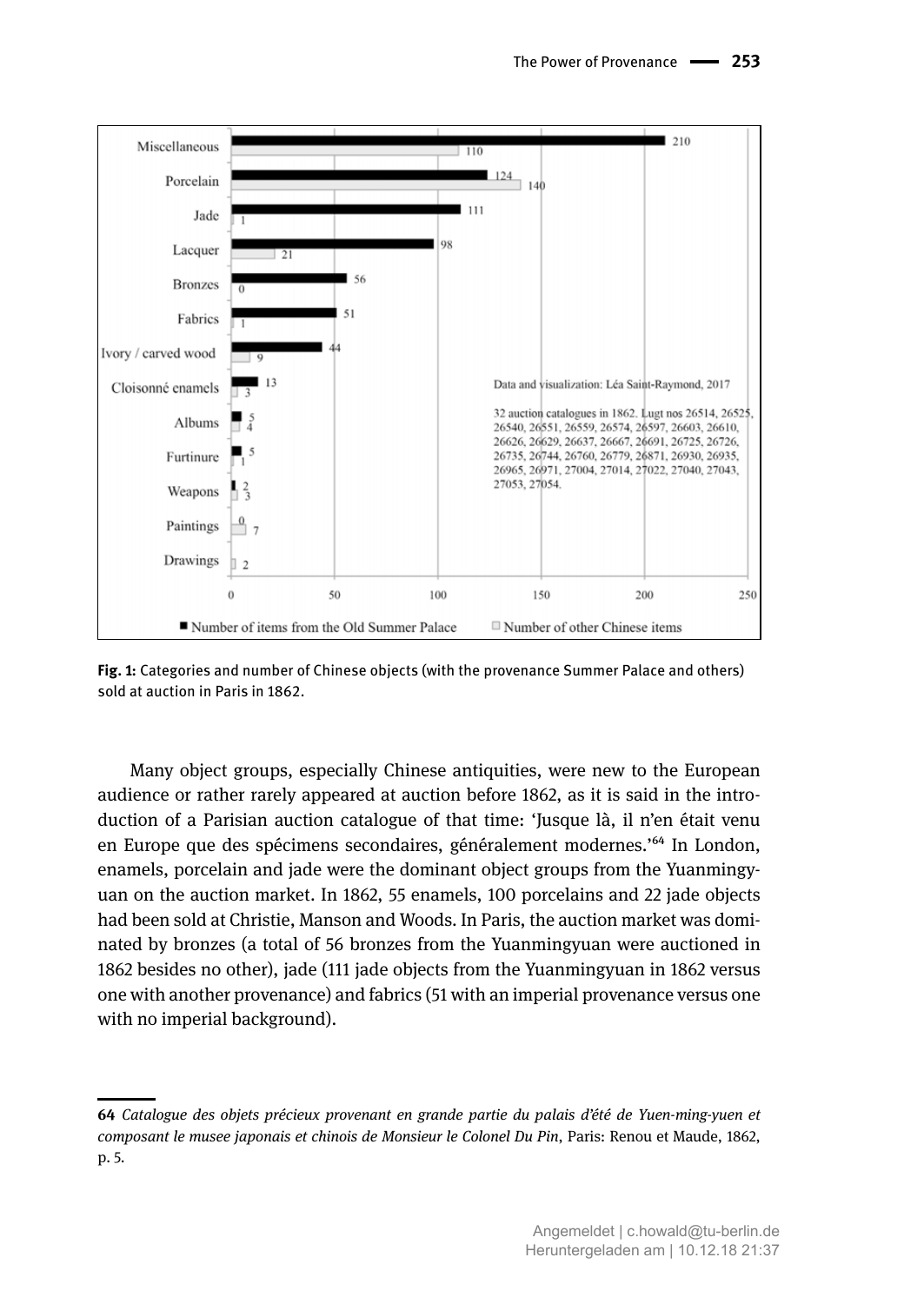It is interesting to know that paintings were a category that was not much looted. As Thomas explores, this might have had two reasons: First, the Yuanmingyuan was not the place where the imperial paintings and calligraphies were kept. These were stored in the Forbidden City. Secondly, out of ignorance, the European looters may not 'have recognized any aesthetic, political, or monetary value in these works of art.'65 At least in Paris, the works on paper from the Summer Palace did not attract much attention, as the famous example of the *Grand album représentant les 40 vues des palais de Yuen-Ming-Yuen* shows: The album was auctioned at Drouot at the end of February 1862 as part of Colonel Du Pin's collection. The auction's expert Dhios noted an estimated value of 20,000 francs (795 pounds at that time) in his annotated catalogue where the pictures of the album were announced as 'pièces uniques'.66 Nevertheless, the album failed to attract its minimum bid and was offered again at auction two months later where it was purchased by its only bidder, the Bibliothèque Impériale (todays Bibliothèque nationale de France).<sup>67</sup> In London, drawings and manuscripts from China seem to have been more successful: all three lots in this category offered at the Christie, Manson and Woods auction on 30 May 1862 could successfully be sold.<sup>68</sup>

From the first auction of Yuanmingyuan loot in London, European auction houses took advantage of the provenance of the objects. It was not a fact to be hidden, but a selling point. Almost every catalogue referred to the Summer Palace (respectively *Palais d'Été* in French) or the Emperor's household as the objects' place of origin and used it as an important element in the semantic creation of value – either already in the title of the catalogue or in the description of the object categories as well as a supplement to object descriptions.<sup>69</sup> In French catalogues, even details of the originally

**<sup>65</sup>** Thomas (2008) (as fn. 3), p. 11 and footnote 54. Montauban writes in his *Expédition* that he managed to take some of the works on paper kept in the Summer Palace but that most of them were destroyed by Chinese looters (Charles-Guillaume-Marie-Apollinaire-Antoine Cousin de Montauban, L'Expédition de Chine en 1860. Souvenirs du general Cousin de Montauban, comte de Palikao, Paris: Librairie Plon, 1932, p. 315).

**<sup>66</sup>** Catalogue Du Pin (1862) (as fn. 64), p. 44. The annotated catalogue of the expert Dhios is accessible at Gallica (gallica.bnf.fr).

**<sup>67</sup>** *La Chronique des Arts et de la Curiosité* 15 (9 March 1862), p. 1: 'La vente a produit environ quatrevingt-dix mille francs, sans y comprendre les armes japonais et le grand album, peint sur soie, représentant quarante vues des palais impériaux, qui sont renvoyés à des vacations ultérieures.' See also: Christine Howald and Léa Saint-Raymond, *Tracking Dispersal. Auction Sales from the Yuanmingyuan Loot in Paris in the 1860s, in: Journal for Art Market Studie*s 2, 2 (2018), p. 7f.

**<sup>68</sup>** I have to add that – in contrast to the above-mentioned album – these were not such high-priced items. According to the auctioneer's book in Christie's Archive, they were auctioned off for an average price of 6 pounds and 20 shillings.

**<sup>69</sup>** See the annex and also: Léa Saint-Raymond, La creation sémantique de la valeur: le cas de ventes aux enchères d'objets chinois à Paris (1858–1939)*,* in: *Actes du colloque 'Déplacements et créations sémantiques Chine – France – Europe',* Paris: Editions de la rue d'Ulm (forthcoming).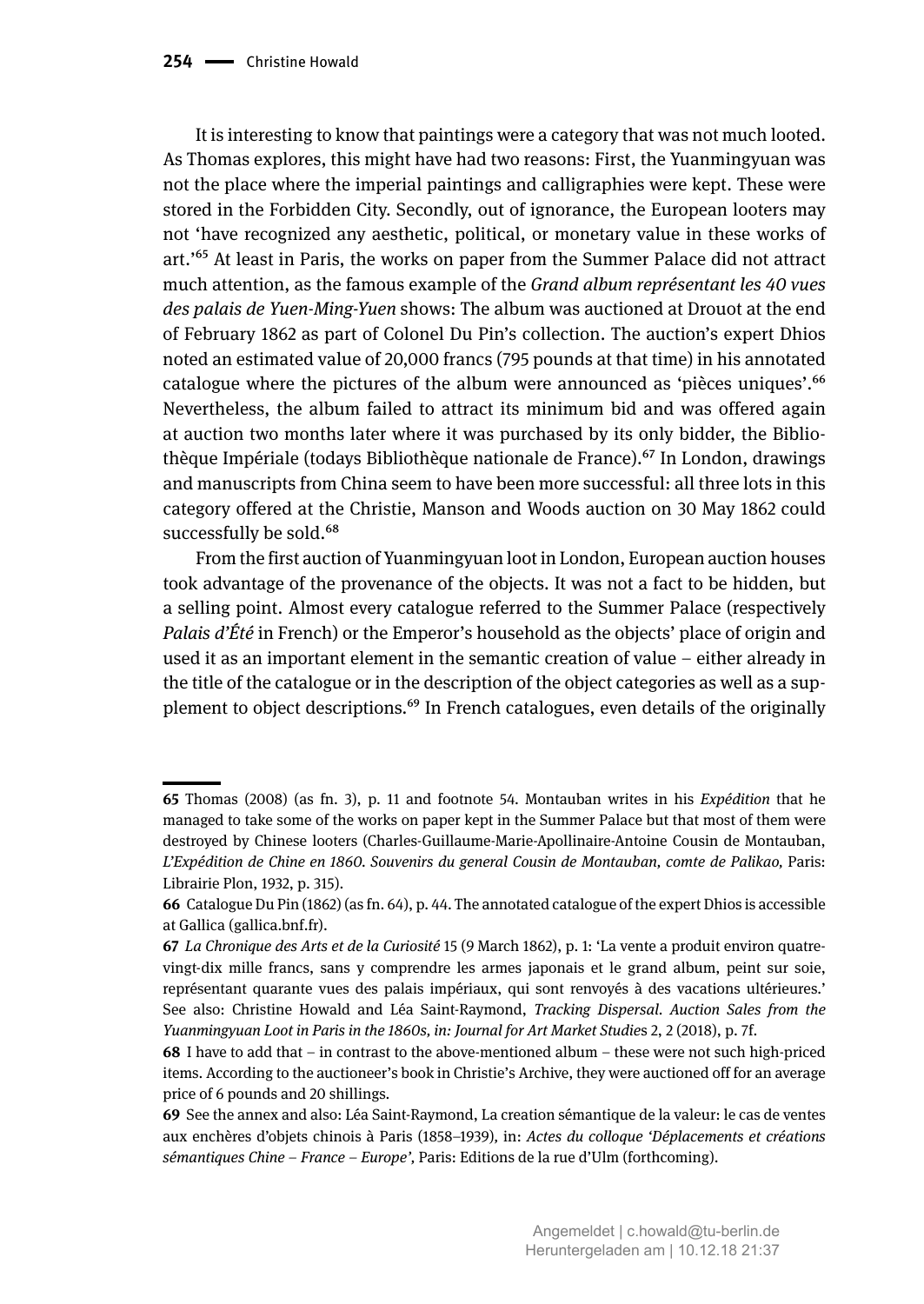288 - Deux VASES BRULE-PARFUMS en émail cloi-Cutou repose sonne, à goutelettes, bronze doré. Hauteur, 0 m. Otre du course pièces uniques comme genre de travail. Etaient placés au pied du trône de l'Empereur (3<sup>e</sup> salle du trône de Yuen-Ming-Yuen.)

**Fig. 2:** Extract of lot 288 from the *Catalogue des objets précieux provenant en grande partie du palais d'été de Yuen-ming-yuen et composant le musee japonais et chinois de Monsieur le Colonel Du Pin,* Paris: Renou et Maude, 1862, p. 38 (Paris, Bibliothèque nationale de France).

location were given, such as 'étaient placés au pied du trône de l'Empereur (3e salle du trône de Yuen-Ming-Yuen).' (fig. 2). However, the reason and circumstances of the translocation were never described.

The reference to the Yuanmingyuan put objects into a context and provided them with a story, a political or military value that enhanced the attractiveness of purchasing them, in addition to their exotic value.<sup>70</sup> The prestigious provenance of an object (did anybody in London ever before own a state robe of the Chinese Emperor?) not only played a remarkable part in the social acknowledgement of its owner  $-$  it also allowed remote participation in the 'war event', the victory over an enemy king. Even opponents to the looting of the Yuanmingyuan itself, such as Victor Hugo<sup>71</sup> or Guillaume Pauthier, did not appear to question the legitimacy of the European possession of the imperial artefacts. Victor Hugo himself owned objects from there.<sup>72</sup> This shows the ambivalence of the French public opposition, which may have above all been motivated by the wish to criticise the domestic political situation.

**<sup>70</sup>** In the Du Pin catalogue (1862) (as fn. 64), pp. 5–6, this is pointed out as follows: 'Les objets trouvés dans le palais d'été de Yuen-Ming-Yuen, dans le cabinet secret de l'empereur et dans les grandes pagodes, ont un intérêt historique qui en augmente la valeur comme œuvre d'art.'

**<sup>71</sup>** Du Pin catalogue (1862) (as fn. 64), p. 38: lot 288, *Deux Vases Brule-Parfums*.

**<sup>72</sup>** 'La maison de Victor Hugo, à Guernesey, contient de nombreux elements empruntés à l'art décoratif chinois, des objets achetés à Londres et Bruxelles […]. On peut lire dans les Carnets du poète, à la date du 23 mars 1865: Acheté tout le lot de soieries de Chine vendu par un officier anglais qui était de l'expédition et qui l'a pris au palais de l'empereur de la Chine.' (Bernard Brizay, Le Sac du Palais d'Été, Paris: Editions du Rocher, 2003, p. 522).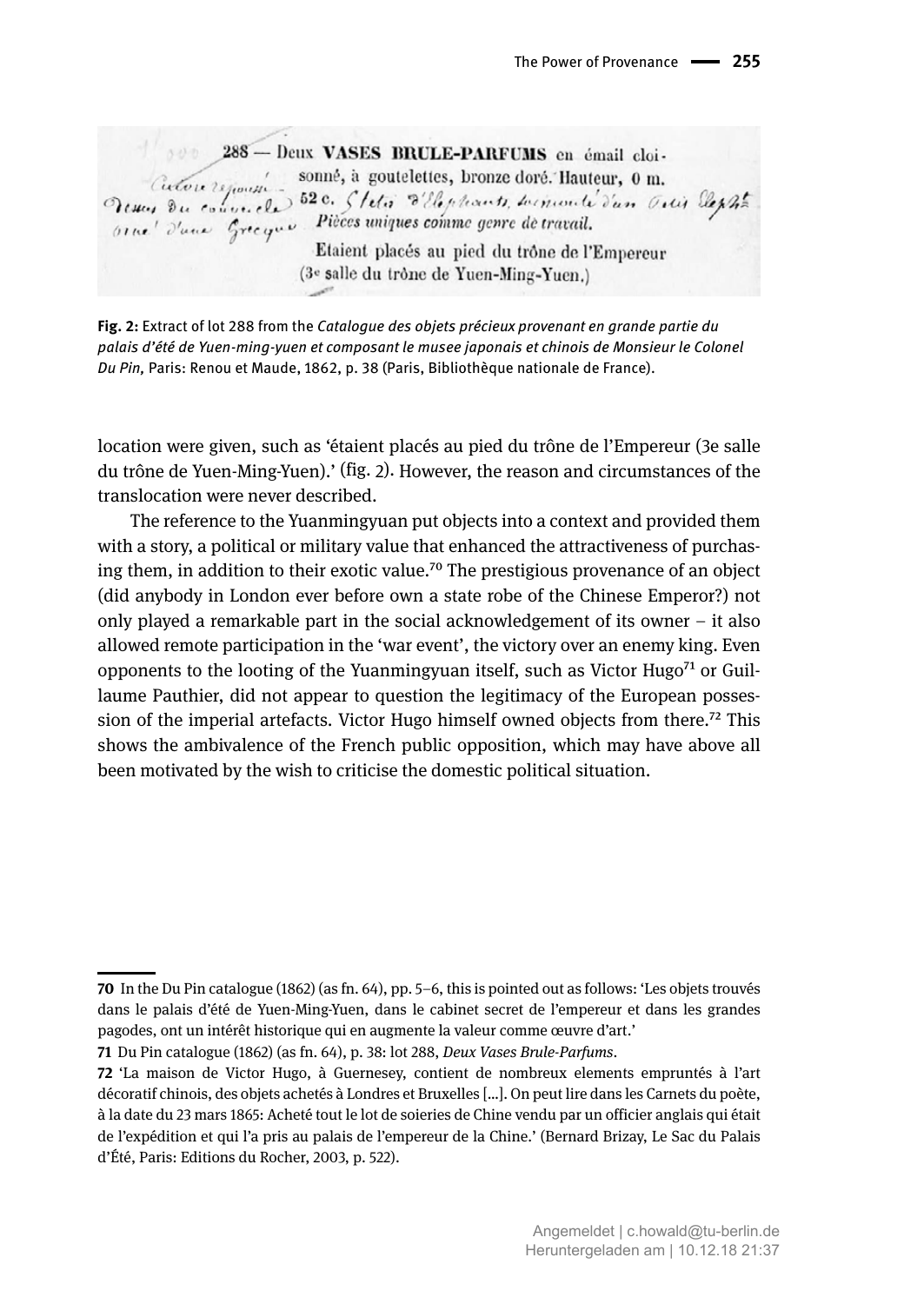

**Fig. 3:** Average hammer price per category of Chinese objects (with the provenance Summer Palace and others) sold at auction in Paris in 1862.

### **2 Prices**

The provenance and publicity of the objects, accompanied by an awareness of their rarity not only in Europe but also in China itself, $73$  had an impact on their pricing (fig. 3).74 Already in Beijing, market actors had commented on high prices achieved

**<sup>73</sup>** Pauthier (1861) (as fn. 48), p. 363, speaks of 'collections assurément uniques en Chine, pour l'abondance et la rareté des objets' and in the Catalogue Du Pin (1862) (as fn. 64) the objects are described as 'pièce d'une grande rareté en Chine' (No. 293 *Flacon Tabatière*, p. 39) or 'a une très grande valeur en Chine' (No. 316 *Vase à Pans Carrés*, p. 42).

**<sup>74</sup>** In order to compare the prices that objects from the Yuanmingyuan achieved in Paris and London, the French auction results were converted from French Francs into Pound Sterling at the rate of 25,14:1 by the historical currency converter of Stockholm University. As the gold standard was implemented after 1862, this can only be an approximate approach. For the historical currency converter of the Stockholm University see http://www.historicalstatistics.org/Currencyconverter.html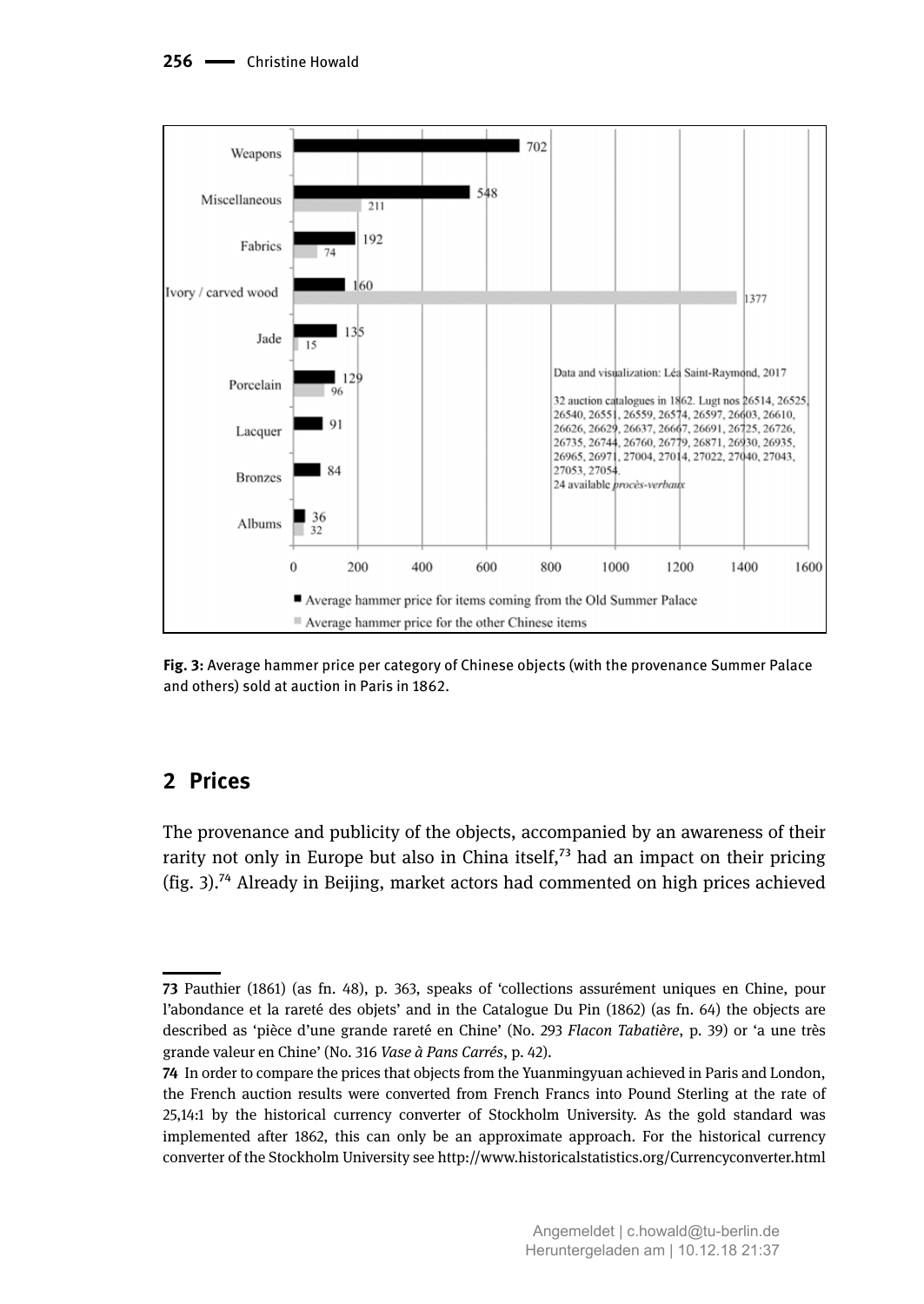

**Fig. 4:** Extract of lot 60 from the *Catalogue of A valuable and interesting collection of Objects of Chinese Art from the Summer Palace at Pekin, The Property of an Officer […], Which will be sold by auction by Mr. Phillips at his Great Rooms, 73, Bond Street, On Thursday, the 18th day of April, 1861, at one o'clock precisely,* London: J. Davy & Sons, 1861, p. 6 (London, National Art Library).

at the British auction.<sup>75</sup> But there was a further, in some cases immense price rise on the European market.<sup>76</sup> First of all, this concerns the maximum paid for an object: while the highest price at the Beijing auction was 120 pounds for a court dress of the Chinese Emperor, a pair of 'magnificent oriental jars' fetched 585 pounds at the first auction at Phillips on 18 April 1861 (fig. 4). But, it must be emphasised, this was a singular case, and the 4,6 feet high object was 'of the rarest character […] engraved and pencilled over with gold'77.

In general, prices achieved for Yuanmingyuan loot at auctions in London and Paris were much lower. They ranged between 2,14 pounds and 27,90 pounds (average prices), depending on the object group.78 Below, I will compare the price ranges on

<sup>(</sup>accessed 22 June 2017). My thanks go to Felicity Bodenstein, Léa Saint-Raymond and Susanne Meyer-Abich for their support in finding a solution to the question of historical currency conversion.

**<sup>75</sup>** See Swinhoe (1861) (as fn. 8), p. 311; or: Walker (1894) (as fn. 8), p. 213: 'The articles at the sale fetched such ridiculous prices that I preferred keeping my money to buy presents elsewhere.'

**<sup>76</sup>** M'Ghee (1862) (as fn. 8), p. 294: 'There was the usual amount of amusement that an auction affords when everyone knows everyone else; it went off very merrily, and though the things appeared to sell for very high prices, still they did not reach anything like the value they would bear in Europe.'

**<sup>77</sup>** *Catalogue of A valuable and interesting collection of Objects of Chinese Art from the Summer Palace at Pekin, The Property of an Officer, including Vases, Beakers, Incense Burners of the Ancient Enamel; also, Ancient Crackle, Egg-Shell & Enamelled Porcelain, Vases, Bottles, Cups and Figures, in Green and White Jade, Embroidered Dresses, Covers for the Table, &c. A Pair of Magnificent Oriental China Vases & Covers, 4 ft. 7 in. high, beautifully Enamelled in Colors, Pheasants, Birds, Flowers, &c. the Belts engraved on a Pink Ground; and a set of five oriental jars and Beakers, fine old Chelsea Figures, and other fine specimens from the country. Which will be sold by auction by Mr. Phillips at his Great Rooms, 73, Bond Street, On Thursday, the 18th day of April, 1861, a one o'clock precisely*, London: J. Davy & Sons, 1861, p. 6.

**<sup>78</sup>** As mentioned, these are average prices. The whole price range also included much lower prices. At the London auction at Christie, Manson and Woods on 30 May 1862 (Lugt No. 26825), porcelain from the Summer Palace (lot 174–268) was sold for prices between 5 shillings and 13 pounds.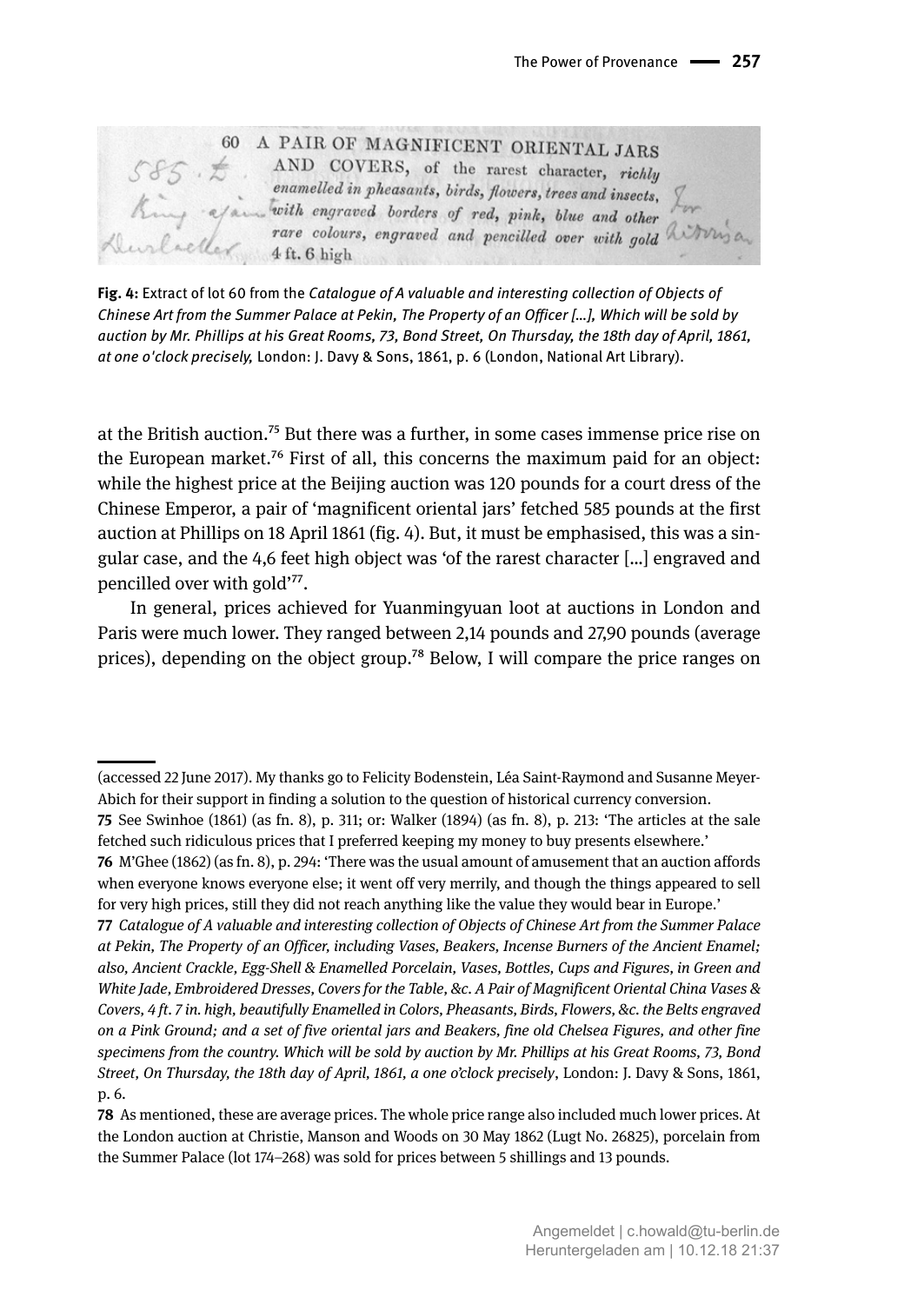the basis of the auction results of the year 1862, the first year in which objects from the Yuanmingyuan were well established in both auction markets.

In London, the largest group of objects from the Summer Palace in the auctions of 1862 were pieces of ancient porcelain. In total, 100 lots were sold for an average price of 14,92 pounds. The highest price with 99,5 pounds was achieved for *a bottle of elegant form* (lot 58) at the auction at Christie, Manson and Woods on 21 July 1862. The highest price achieved for an object with the provenance Yuanmingyuan that year were 155 pounds for *a vase with cylindrical handle, enamelled with flowers on crimson ground* (lot 257 at the auction at Christie, Manson and Woods on 30 May 1862). In total, 55 enamels from the Summer Palace were sold at the London auctions that year with an average price of 8,73 pounds. Carvings in jade (22 in total) were sold for an average price of 4,38 pounds, all of them at the Christie, Manson and Woods auction on 21 July 1862. The highest price – 15,10 pounds – was achieved for *a shallow green bowl, most beautifully carved* (lot 95). The four fabrics from the Summer Palace sold that year at an auction in London achieved an average price of 2,14 pounds. Only one bronze from the Yuanmingyuan was sold, for 2,18 pounds and no lacquerware or weaponry.

In Paris, except for porcelain, objects from Yuanmingyuan achieved higher prices than in London.79 As figure 3 shows, the two weapons auctioned in 1862 reached an average price of 27,90 pounds (702 francs, no other weapons had been sold at the auctions). All other object categories went for much lower average prices per lot: porcelain (124 in total) for 5,13 pounds (129 francs), jade (111 in total) for 5,36 pounds, fabrics (51 in total) for 7,63 pounds (192 francs, versus 74 francs average price for fabrics with another provenance), bronzes (56 in total) for 3,34 pounds (84 francs no other bronzes had been sold at these auctions) and lacquer (98 in total) for 3,62 pounds (91 francs, no other lacquer objects had been sold at these auctions).<sup>80</sup> The only object category where a Yuanmingyuan provenance appeared to go with a reduced price was ivory and carved wood: objects from the Summer palace achieved an average price of 6,36 pounds (160 francs), while objects not from the Summer Palace averaged 54,77 pounds (1,377 francs) – a result that surpassed all prices paid for Yuanmingyuan loot. An exception were the *Objets provenant du Palais d'Été de Yuen-Ming-Yuen* offered on 1 March in section 3 of the Du Pin auction that comprised only objects of very high material or historical value (mostly gold and precious stones). They went up to 318 pounds (8,010 francs) in the case of a *coupe en or massif, ornée de grosses perles fines, rubis, saphirs*81 or 397 pounds (10,000 francs) for two *vases brule-parfums, pièces* 

**<sup>79</sup>** Once again, Saint-Raymond's database of all auction results for the year 1862 provides the most comprehensive understanding.

**<sup>80</sup>** Enamels were not listed separately as in the British catalogues.

**<sup>81</sup>** Catalogue Du Pin (1862) (as fn. 64), p. 38, lot 282.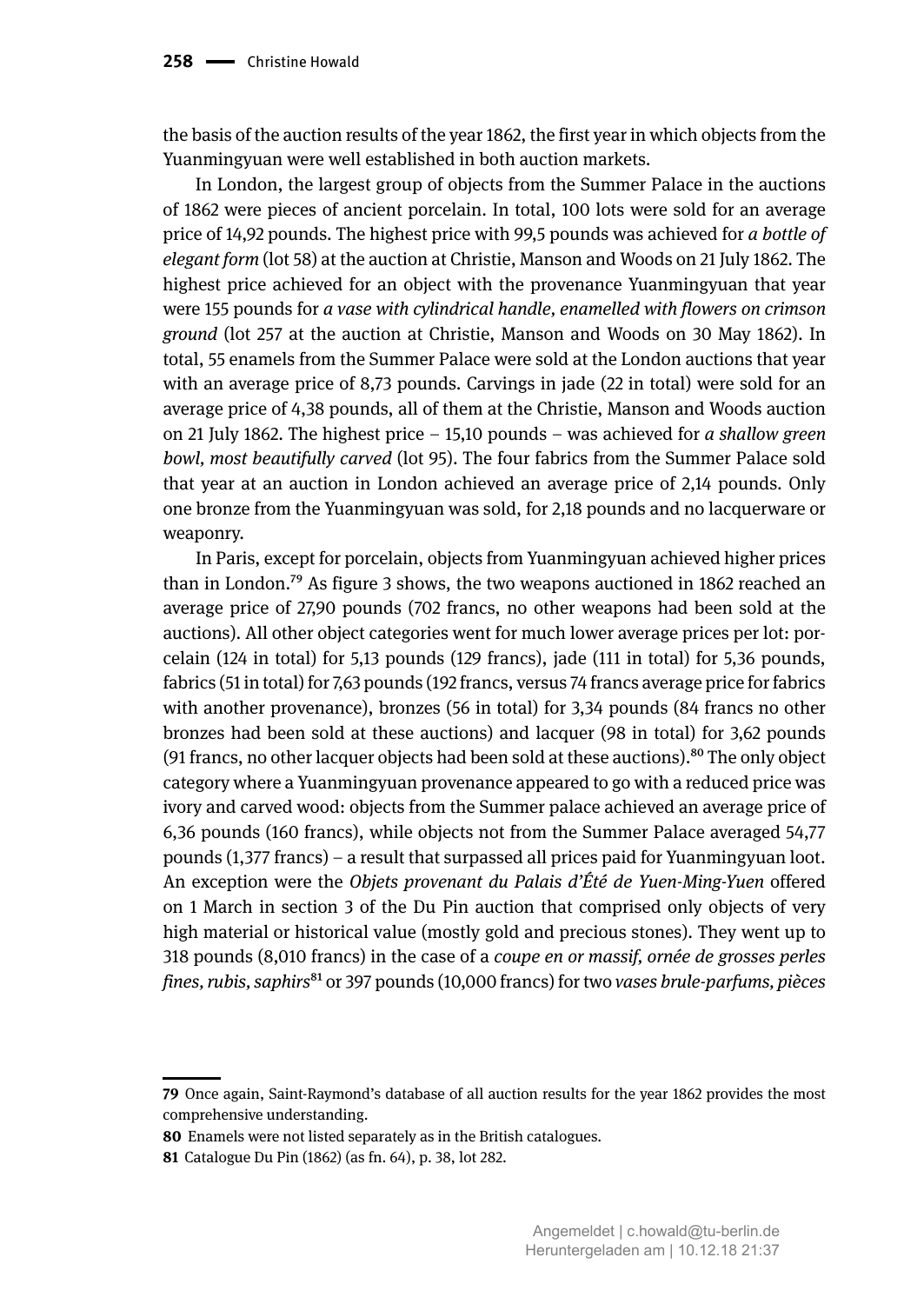*uniques comme genre de travail, étaient placés au pied du trône de l'Empereur.*82 The expected total sale turnover had however been much higher, approximately double the actual auction total.<sup>83</sup>

# **Conclusion**

The looting of the Summer Palace in Beijing as a consequence of the Second Opium war had a direct impact on the European market for art from China, and the loot changed the disposition of this market significantly. The arrival of Yuanmingyuan loot in Europe created a first, brief flourish of authentic Chinese artefacts on the market. The market movements were strongly related to the provenance of these objects. Their commodification was important for their integration in the European collector's scene, 'for only by auction sale could buyers get a good title'. $84$  Their pricing reflected their high material and cultural value as well as the political dimension of their appropriation. These values were translated into European currencies. Contrary to the years after 1900, when objects looted in the course of the Boxer Rebellion in Beijing were auctioned in Europe and no mention of their provenance was made, the market openly referenced the memory of the objects' origin by indicating their provenance.

**<sup>82</sup>** Ibid., lot 288.

**<sup>83</sup>** 596 pounds (15,000 francs) in both cases.

**<sup>84</sup>** E.G. Allingham, *A Romance of the Rostrum,* London: H.F. & G. Witherby, 1924, p. 256.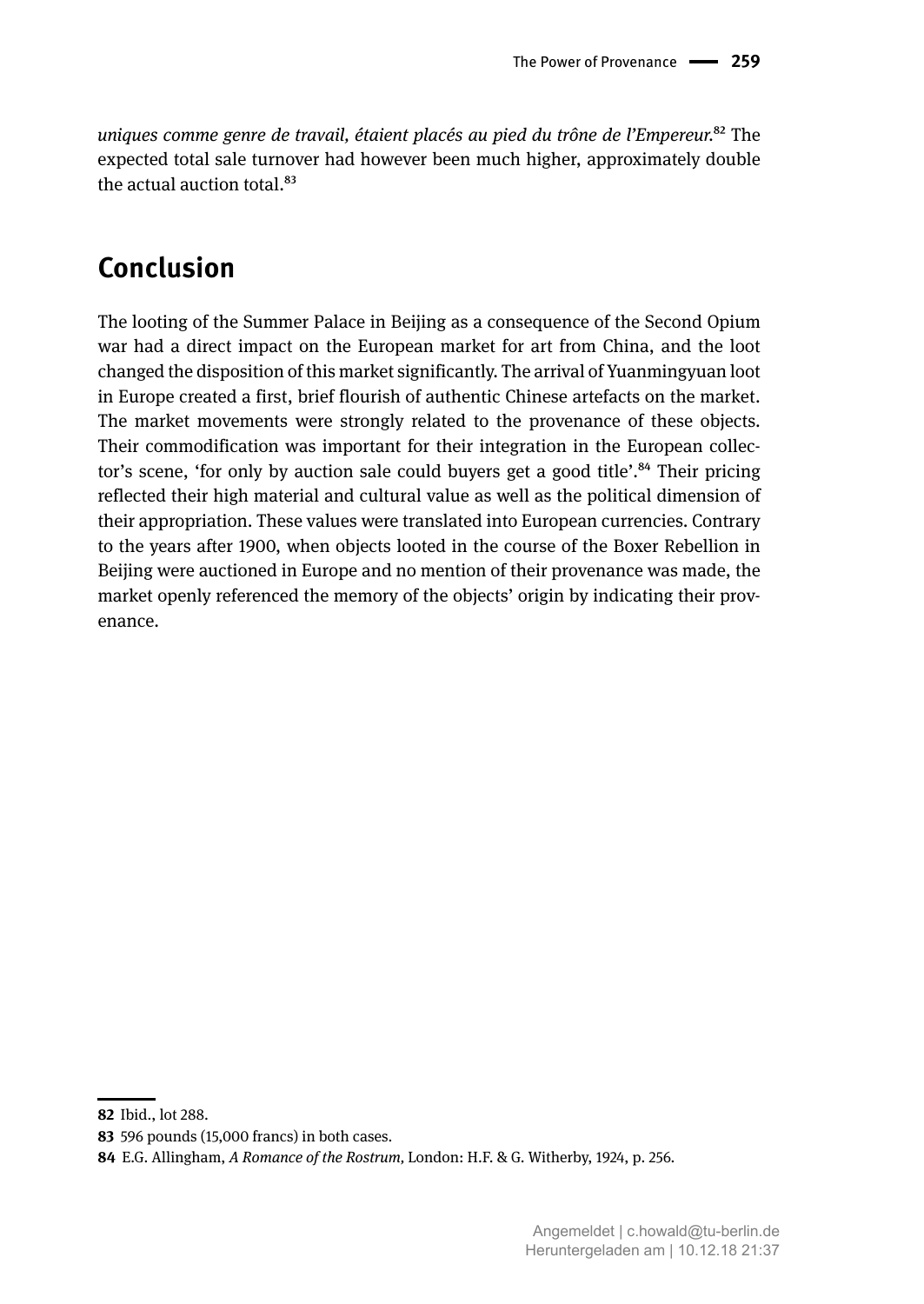## **Annex**

### **London auctions (1861–1862)**

#### 18 April 1861

[Lugt 26164] Catalogue of A valuable and interesting collection of Objects of Chinese Art from the Summer Palace at Pekin, The Property of an Officer, including Vases, Beakers, Incense Burners of the Ancient Enamel; also, Ancient Crackle, Egg-Shell & Enamelled Porcelain, Vases, Bottles, Cups and Figures, in Green and White Jade, Embroidered Dresses, Covers for the Table, &c. A Pair of Magnificent Oriental China Vases & Covers, 4 ft. 7 in. high, beautifully Enamelled in Colours, Pheasants, Birds, Flowers, &c. the Belts engraved on a Pink Ground; and a set of five oriental jars and Beakers, fine old Chelsea Figures, and other fine specimens from the country. Which will be sold by auction by Mr. Phillips at his Great Rooms, 73, Bond Street, On Thursday, the 18th day of April, 1861, at one o'clock precisely, London (J. Davy & Sons) 1861.

#### 26 April 1861

[Lugt 26189] Catalogue of an assemblage of Silver & Silver-Gilt Plate, Oriental, Chelsea, Worcester, and other porcelain, Italian And Chinese Bronzes, Wedgwood and Cologne Ware, Japan Lacquer Ware, &c. &c.; will be sold by auction, by Messrs. Christie, Manson & Woods, at their great rooms, 8, King Street, St. James's Square, on Friday, April 26, 1861, at one o'clock precisely, London (W. Clowes and Sons) 1861.

*Lot 114–120: The following Seven Lots were taken from the Summer Palace in Pekin (handwritten note in the Christie's Auctioneer's Book: Captain Dunne)*

27 May 1861

[Lugt 26277] Catalogue of a beautiful collection of Japanese Porcelain, Bronzes, Lacquer Ware, Cabinets, Boxes, &c.; and some beautiful Chinese Enamels, Crystals, &c., From the Summer Palace, Pekin, The Property of a Gentleman, which will be sold by Auction, by Messrs. Christie, Manson & Woods, at their great rooms, 8, King Street, St. James's Square, on Monday, May 27, 1861, at one o'clock precisely, London (W. Clowes and Sons) 1861.

6 June 1861

[Lugt 26298] Catalogue of the valuable collection of Ancient Porcelain, Enamels, Bronzes, &c. &c., Formed with Taste and Judgement during a long Residence in China, by W.R. Adamson, ESQ.; also, A Choice Cabinet of Carvings in Jade, and other Chinese Works of Art and Curiosities, The Property of AN OFFICER of Fane's Horse, Brought from the Summer Palace at Pekin which will be sold by auction, by Messrs. Christie, Manson & Woods, at their great rooms, 8, King Street, St. James's Square, on Thursday, June 6, 1861, at one o'clock precisely, London (W. Clowes and Sons) 1861.

#### 12 June 1861

[Lugt 26304] Catalogue of a valuable assemblage of Fine Old Dresden, Berlin, Vienna, Copenhagen, Furstenberg, Sevres, and Fayence Porcelain; [...] and some finest Chinese curiosities: Which will be sold by Auction by Messrs. Christie, Manson & Woods, at their great rooms, 8, King Street, St. James's Square, on Wednesday, June 12, 1861, at one o'clock precisely, London (W. Clowes and Sons) 1861.

*Lot 178: A Pair of very curious Altar Ornaments, of ancient enamel with flowers in brilliant colours on turquoise ground, the sides pierced and containing gilt figures of deities, on square stands of enamel, the whole enriched with chased metal gilt, on carved stands. These are models of the Pagoda in the Winter Palace at Pékin, and were taken from the Summer Palace*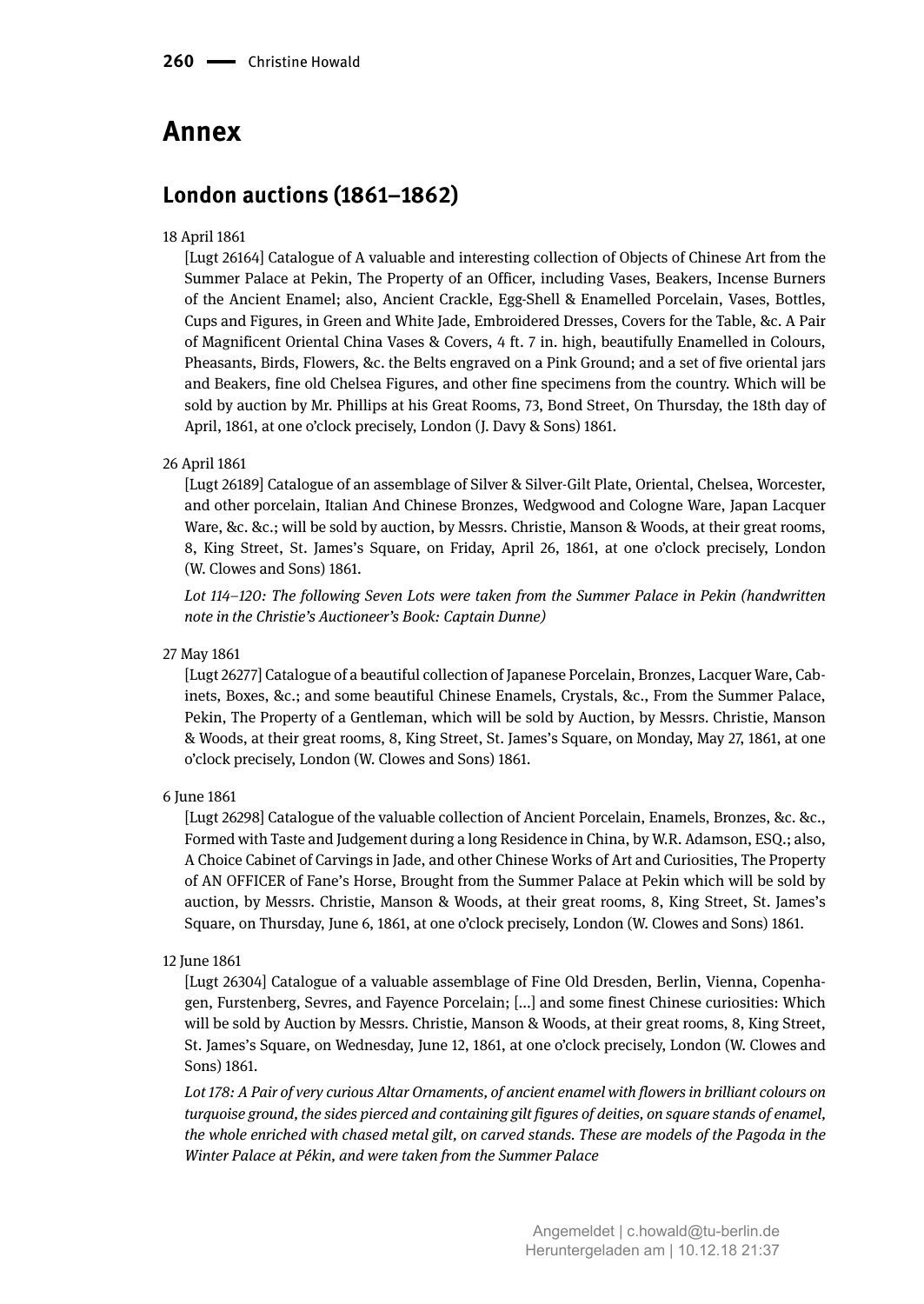#### 5 July 1861

[Lugt 26340] Catalogue of a very choice collection of the finest old Japan Lacquer Work (Including Specimens of great Rarity and Beauty) received from That Well-known Traveller and Connoisseur, Robert Fortune, ESQ., and some Magnificent Enamels, Bronzes, &c., From the Summer Palace at Pekin. Which will be Sold by Auction by Messrs. Christie, Manson & Woods, at their great rooms, 8, King Street, St. James's Square, on Friday, July 5, 1861, at one o'clock precisely, London (W. Clowes and Sons) 1861.

*Lot 102–117: The following are from the Summer Palace at Pekin, the Property of an Officer; Lot 131–153: The following were taken from the Summer Palace, by an Officer, 152: "The Emperor of China's Great Seal of State"*

#### 29 July 1861

[Lugt 26363] Catalogue of a small Collection of Fine Old Porcelain, Chiefly Taken from the Summer Palace at Pekin; Twenty Pairs of large Modern Japanese Vases; A Magnificent high Screen of the finest Black and Gold Japan Lacquer Work, &c.&c., and a few articles of plate and porcelain, the Property of Mr. J.B. Behrens, a Bankrupt: which will be sold at auction by Messrs., Christie, Manson & Woods, at their great rooms, 8. King Street, St. James's Square, on Monday, July 29, 1861, at one o'clock precisely, London (W. Clowes and Sons) 1861.

*Lot 12–80: Fine Old Oriental Porcelain, chiefly from the Summer Palace in Pekin*

#### 12 December 1861

[Lugt 26466] Catalogue of a consignment of beautiful ancient Chinese Enamels & Porcelain consisting of vases, tripods, incense burners, ewers, model of an elephant, in rare colours, and other decorative pieces, white and green jade ornaments, ancient bronzes, Japanese lacquer ware, cabinets and porcelain, collected by a Gentleman of known taste and judgement, and received direct from Shanghai, per Challenger. Which will be Sold by Auction by Mr. Phillips at his Great Rooms, 73, New Bond Street, On Thursday, 12th of December, 1861, at one o'clock precisely, London (J. Davy & Sons) 1861.

*Lot 51/54/61: From the Summer Palace* 

#### 19 December 1861

[Lugt 26485] Catalogue of a large and valuable collection of Oriental, Old Worcester and other Porcelain, fine ancient chinese enamels, from the summer Palace; richly embroidered silks, 100 boxes of fancy Baskets, of Bamboo Work, from Japan, and rich Buhl and Marqueterie Furniture; also, four beautiful statuettes in marble, and some valuable personal effects, The Property of a gentleman, deceased: which will be sold at auction by Messrs., Christie, Manson & Woods, at their great rooms, 8. King Street, St. James's Square, on Thursday, December 19, 1861, And following Day, at one o'clock precisely, London (W. Clowes and Sons) 1861.

*Lot 231–247: Ancient Chinese Enamels, From the Summer Palace, Pekin*

#### 10 April 1862

[Lugt 26707]

*'A Baronet'; 'Officer from Pekin', et a. – Porcel. 123 No. (en partie du Palais d'Eté) – Dir: Phillips (from: Frits Lugt, Répertoire des Catalgoues de Ventes Publiques, volume 3 [1861–1900], La Haye [Martinus Nijhoff] 1964, p. 17.)*

#### 15 May 1862

[Lugt 26800] Catalogue of a collection of Oriental Porcelain, Bronzes, Jade and Soapstone, Ornaments & Japanese Lacquer, formed by Edwin WADMAN, Esq., During Seventeen Years' Residence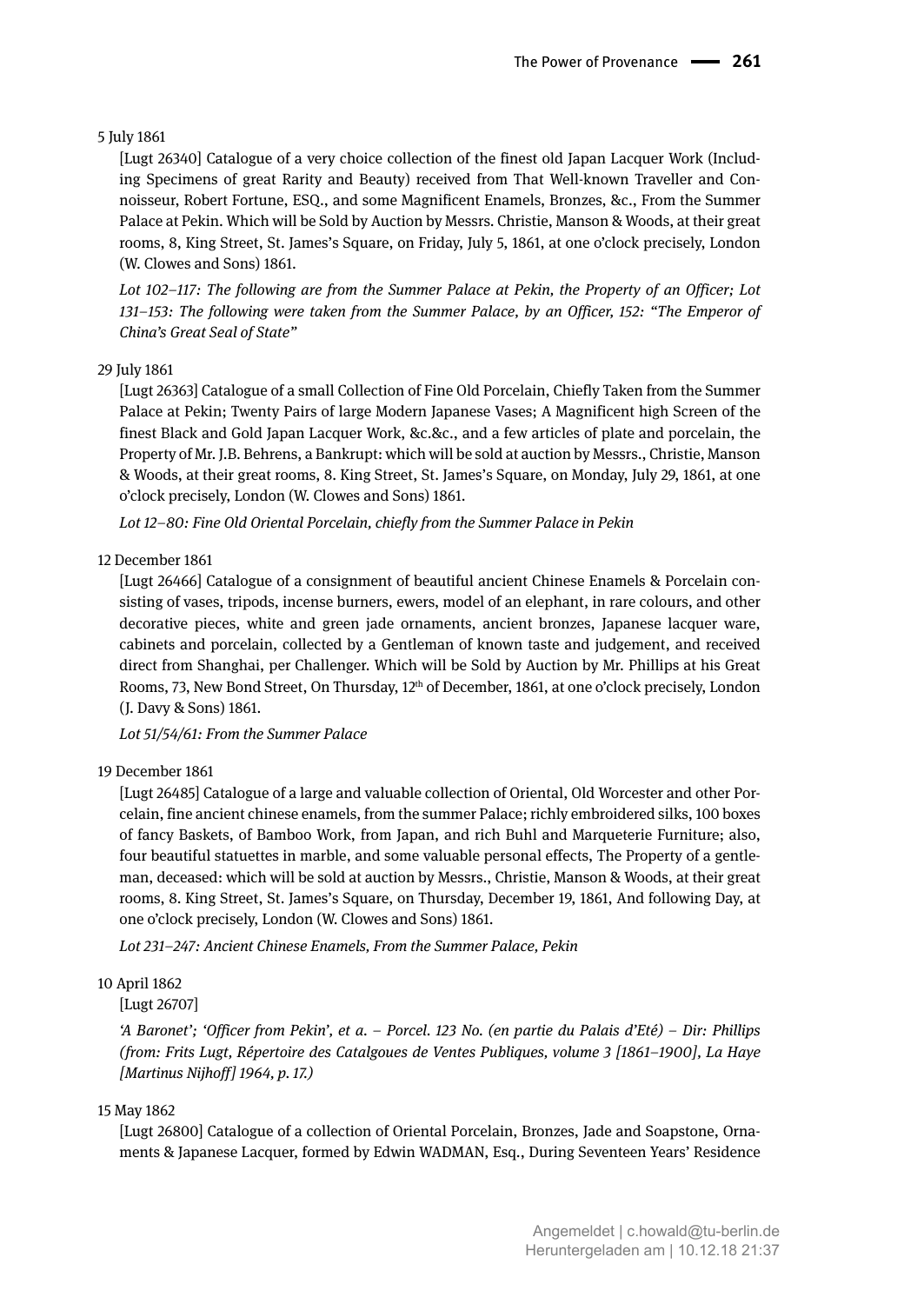in China and Japan; also some fine enamels and silks, taken from the Summer Palace at Peking, by officers in her majesty's service, &c., &c.: which will be sold by auction, by Messrs. Christie, Manson & Woods, at their great rooms, 8, King Street, St. James's Square, on Thursday, May 15, 1862, at one o'clock precisely, London (W. Clowes and Sons) 1862.

#### 22 May 1862

[Lugt 26809] A catalogue of a collection of Bronzes, Porcelain, Lacquer Work & Curiosities, from Japan and China, The Property of a Gentleman; also, some magnificent enamels, porcelain, and silks, taken from the Summer Palace at Pekin; which will be sold by auction, by Messrs. Christie, Manson & Woods, at their great rooms, 8, King Street, St. James's Square, on Thursday, May 22, 1862, at one o'clock precisely, London (W. Clowes and Sons) 1862.

*Lot 12–29 (bronzes) and 70–141 (lacquer)* 

30 May 1862

[Lugt 26825] A catalogue of an assemblage of Oriental, Sevres, Dresden, and Chelsea Porcelain, Delft and Wedgwood Ware, Porcelain, Jades, and Bronzes, From the Summer Palace; Clocks, Candelabra, French Bronzes and decorative furniture. Also, Some Ornamental Objects and Chippendale Furniture, The Property of the Late Joseph Humphry, ESQ., Q.C., Removed from Barnes: which will be sold by auction, by Messrs. Christie, Manson & Woods, at their great rooms, 8, King Street, St. James's Square, on Friday, May 30, 1862, at one o'clock precisely, London (W. Clowes and Sons) 1862.

*Lot 174–268* 

30 June–1 July 1862

[Lugt 26872] Catalogue of an assemblage of Sevres, Dresden, Oriental, and Other Porcelain, Japanese Bronzes and Lacquer Work, Decorative Furniture, Tapestry; Carvings in Ivory and Wood, And Some Magnificent Enamels, From the Summer Palace at Pekin: which will be sold by auction, by Messrs. Christie, Manson & Woods, at their great rooms, 8, King Street, St. James's Square, on Monday, June 30, 1862, And following day, at one o'clock precisely, London (W. Clowes and Sons) 1862.

*Lot 138–141: 3 enamels from the Summer Palace and 'A Magnificent Incense Burner […] One of the largest pieces brought to England […] used as a stove in the Emperor's library'*

21 July 1862

[Lugt 26895] Catalogue of a very choice collection of Ancient Chinese Porcelain, enamels and Carvings, and Jade, Including Specimens of extreme Rarity and Beauty, and all brought from the Summer Palace at Pekin, by an officer; also a very beautiful vase, of the finest old Sevres, [...], which will be sold by auction, by Messrs. Christie, Manson & Woods, at their great rooms, 8, King Street, St. James's Square, on Monday, July 21, 1862, at one o'clock precisely, London (W. Clowes and Sons) 1862.

21 November 1862

[Lugt 26966] Catalogue of a small collection of Ancient Porcelain, formed by a gentleman in Pekin; also a Collection of Japanese Bronzes and Silks, the Property of a Gentleman: which will be sold by auction, by Messrs. Christie, Manson & Woods, at their great rooms, 8, King Street, St. James's Square, on Friday, November 21, 1862, at one o'clock precisely, London (W. Clowes and Sons) 1862.

*Lot 21: A Pair of figures of elephants; Lot 22: A small turquoise bottle; Lot 32–41: Silk – all 'from the Emperor's Palace'*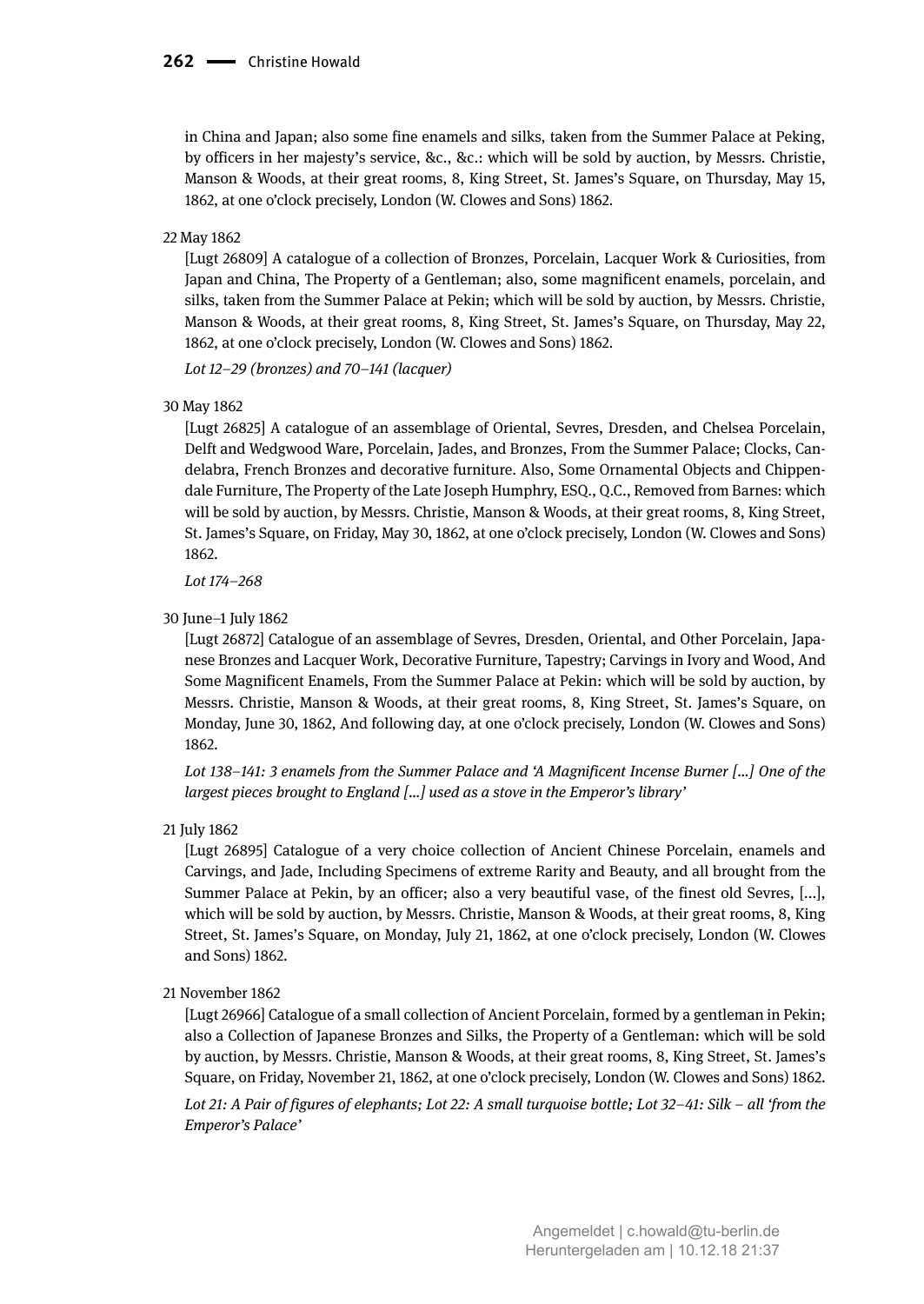#### 1–4 December 1862

[Lugt 26991] Catalogue of the splendid collection of Chinese and Japanese Works of Art, contributed to the international Exhibition by Messr. Remi, Schmidt, & Co.: The Carved Furniture, Jewellery, &c., From Ceylon; Mr. Harry Emanuel's Trophy; A large Collection of beautiful Ornamental Objects exhibited in the Zollverein and French Courts; [...] which will be sold by auction, by Messrs. Christie, Manson & Woods, at their great rooms, 8, King Street, St. James's Square, on Monday, December 1, 1862, And following days, at one o'clock precisely, London (W. Clowes and Sons) 1862.

*Lot 120: A Magnificent Carpet of silk velvet; Lot 121: A Ditto, of Imperial yellow; Lot 157: A Small enamel and copper-gilt vase – all 'From the Summer Palace'*

## **Paris auctions (1861–1862)**85

12 December 1861

[Lugt 26468] Catalogue d'une précieuse collection d'objets d'art et de curiosité de la Chine provenant du Palais d'Été de Yuen-Ming-Yuen tels que matières précieuses, magnifiques pièces en jade, cristal de roche, agate orientale, etc; très beaux émaux cloisonnés; bronzes anciens; laques rouges en relief. Très belles étoffes, parmi lesquelles on remarque: une robe en soie jaune de l'empereur de la Chine et la tenture de son lit; un très beau tapis en drap rouge sur lequel est brodé le portrait en pied de l'impératrice de la Chine; un costume complet de général tartare, Paris (Pillet fils aîné) 1861.

*Hôtel Drouot – auctioneer: Charles Pillet; expert: Charles Mannheim; seller: Albert Bertall*

13–14 January 1862

[Lugt 26514] Catalogue d'objets de curiosité provenant du palais d'été de l'empereur de Chine. Belles Pièces en jade et autres matières précieuses; très beau Sceptre et Bâtons de commandement; Objets en laque. Très beau Meuble en laque du Japon, à hauteur d'appui, formant cabinet, d'une grande richesse d'ornementation. Riches Manteaux de cour, de l'Empereur et de l'Impératrice, en velours et soie magnifiquement brodés en or, argent et soie; Etoffes de velours et soie unis et brodés. Une très belle Selle avec tous ses accessoires, garnie de pierreries et ayant appartenu à l'Empereur. Objets en ivoire sculpté; Bronzes, Peintures sur verres; grande et belle lanterne; Porcelaines, etc. Et d'une réunion de meubles anciens en bois sculpté et marqueterie de bois; Faïences anciennes; Bustes et Bas-reliefs en marbre; Bronze et terre cuite; Tapisseries anciennes; Émaux; Bijoux, etc, Paris (Renou & Maulde) 1862.

*Hôtel Drouot – auctioneer: Escribe; expert: Charles Evans; seller: Charles Evans*

#### 30–31 January 1862

[Lugt 26551] Catalogue d'une très belle réunion d'objets d'art et de curiosité de la Chine et du Japon tels que Vase et Autel portatifs en or massif et enrichis de pierreries; Très beau Poignard garni en or et en argent; Garniture de cinq Pièces en argent doré et émaillé à gouttelettes; Bijoux divers en or et en argent; Très beaux Laques du Japon à fond d'or, à fonds noir et aventuriné; Laques rouges de Pékin; Matières précieuses; Superbe Morceau de lapis-lazuli de Perse; Cristaux de roche; Groupes et Amulettes en agate orientale, en onix et en jade; Porcelaines anciennes de la Chine; Bronzes anciens de la Chine et du Japon et incrustés d'argent; Emaux cloisonnés; Objets très fins en ivoire

**<sup>85</sup>** My deepest thanks go again to Léa Saint-Raymond for sharing her research results with me.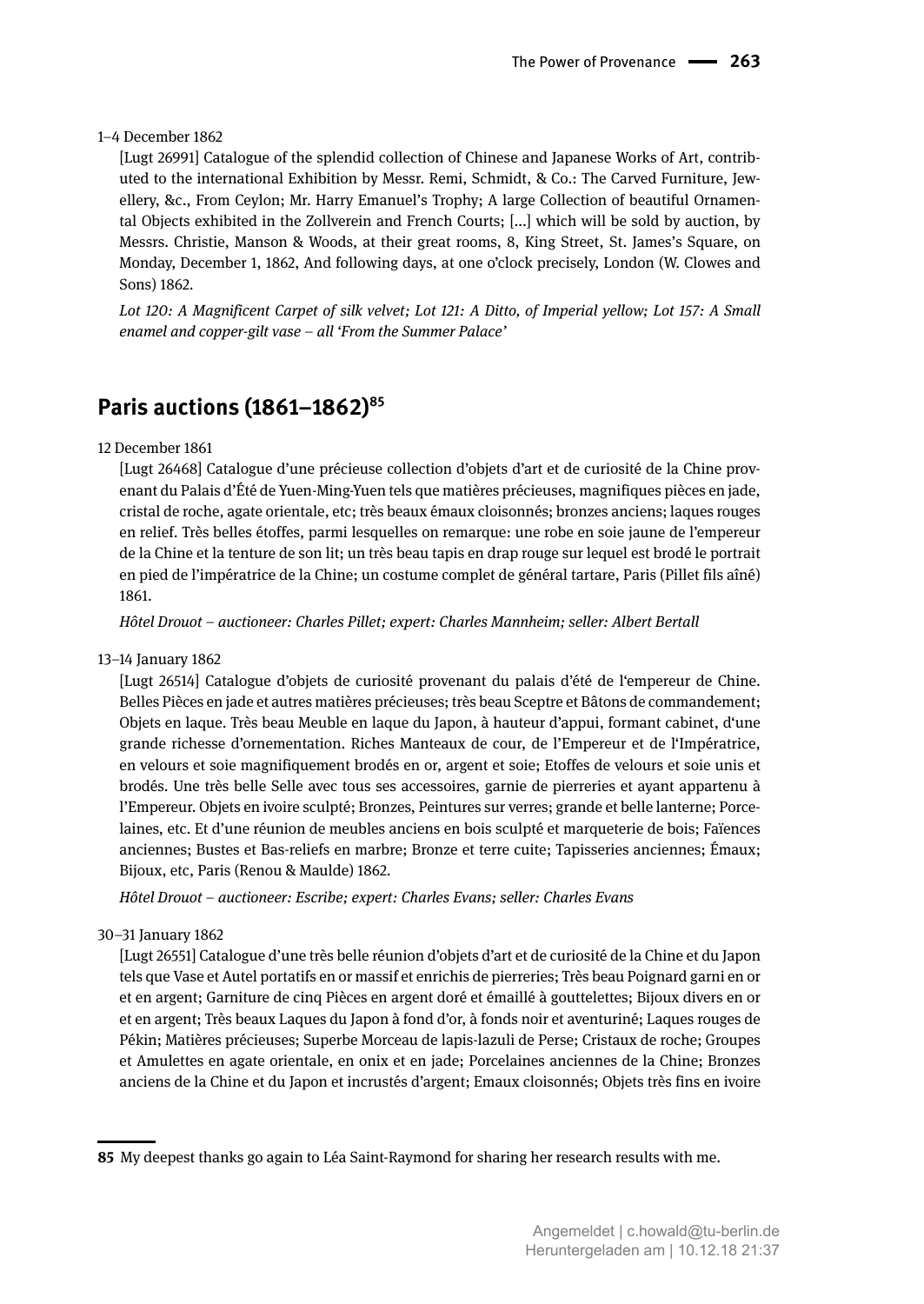#### **264** Christine Howald

sculpté; Très belles Robes de chambre en soie garnies de fourrures; Autres Robes et Soieries en pièce; Grand Tapis en soie et en drap brodés de soie et d'or à fleurs; Quantité d'Objets divers. Provenant en grande partie du Palais de Yuen-Ming-Yuen, Paris (Pillet fils aîné) 1862.

*Hôtel Drouot – auctioneer: Charles Pillet; expert: Charles Mannheim; seller: Charles Mannheim*

#### 3–4 February 1862

[Lugt 26659] Notice d'une nombreuse réunion d'objets d'art et de curiosités de la Chine et du Japon. Porcelaines anciennes craquelées; Céladon turquoise et autres décorées de personnages, telles que: Vases, Cornets, Jardinières, Plateaux, Bois, Coupes, etc; Matières précieuses, Jade, Cristal de roche, Agate orientale, Pierre de lard, etc; Bronzes japonais et chinois, dont quelques Pièces à incrustations d'argent; Très grande et belle Vasque, Vases. Fontaines, Brûle-Parfums, Flambeaux, Pagodes, etc; Vases et Cornets en émail cloisonné; Belles Pièces en laque ancien du Japon; Cabinets, Etagères, Paravents, Lits, en bois de fer, en laque et en marqueterie de Nyang-Pô, et quantité d'Objets variés, Paris (Pillet fils aîné) 1862.

*Hôtel Drouot – auctioneer: Charles Pillet, expert: Charles Mannheim; seller: M. Chanton*

#### 22 February 1862

[Lugt 26597] Catalogue d'une jolie réunion d'objets d'art et de curiosité de la Chine et du Japon tels que Vases, Statuettes, Coupes, en jade de diverses nuances, en cristal de roche, etc; Belles Pièces d'orfèvrerie émaillées; Niches pour idoles, Théières, etc, en argent; Bijoux divers; Boîtes, Coffrets, Nécessaires, Ménagères, en laque de Chine et du Japon; Boîtes, Coffrets, Tabourets, etc, en laque de Chine et du japon; Boîtes, Coffrets, Tabourets, etc, en laque sculpté de Pékin; Très belle Selle japonaise en laque, accompagnée de ses Etriers, Mors, Brides, Chabraque, etc; Jardinière, Bois, Flacons, en émail cloisonné; Sculptures en ivoire; Bronzes anciens, dont une partie incrustée de filets d'argent; Quelques Pièces de Porcelaines anciennes; Très belles Robes de voyage en soie, garnies de fourrures; Robes de dames et de seigneurs de la cour du Japon, très riches; Autres Robes et Soieries en pièce, richement brodées de soie et d'or; Quantité d'Objets variés. Provenant en grande partie du palais de Yuen-Ming-Yuen, Paris (Pillet fils aîné) 1862.

*Hôtel Drouot – auctioneer: Charles Pillet; expert: Charles Mannheim; seller: Charles Mannheim*

#### 26 February–1 March 1862

[Lugt 26610] Catalogue des objets précieux provenant en grande partie du palais d'été de Yuen-Ming-Yuen et composant le musée japonais et chinois de M. le Colonel Du Pin, Paris (Renou et Maulde) 1862.

*Hôtel Drouot – auctioneer: Louis Edouard Baudry; expert: J.M. Dhios*

11–12 April 1862

[Lugt 26712] Catalogue d'une jolie réunion d'objets d'art et de curiosité de la Chine provenant en grande partie du Palais d'Été. Belles pièces en jade; bijoux en or enrichis de perles et pierres fines; montres et tabatières en or émaillé; petits groupes d'ivoire sculpté; écrans et vases en émail cloisonné; brûle-parfums, vases, etc, en bronze; coupes, cornets, vases en porcelaine de Chine; joli petit cabinet avec incrustations de pierres précieuses; grands lits, guéridons et boîtes à thé en marqueterie de Ning-Pô; très belles soieries et fourrures; objets divers, Paris (Maulde et Renou) 1862.

*Hôtel Drouot – auctioneer: Boulland; expert: Charles Mannheim*

#### 28–29 April 1862

[Lugt 26744] Notice d'une nombreuse réunion d'Objets d'art et de curiosité de la Chine et du Japon. Porcelaines anciennes craquelées, Céladon turquoise et autres décorées de personnages, tels que: Vases, Cornets, Jardinières, Plateaux, Bols, Coupes, etc; Matières précieuses, Jade, Cristal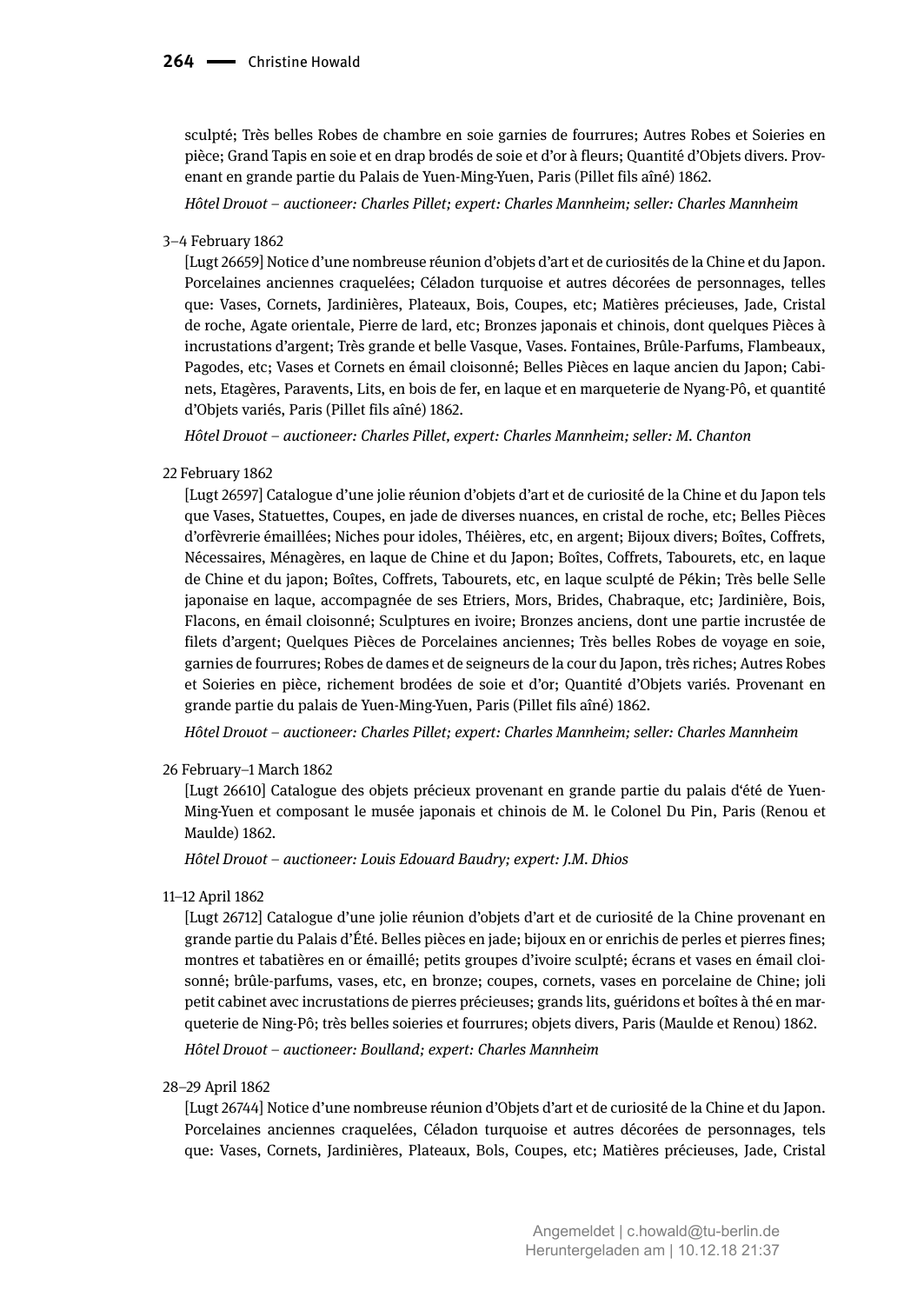de roche, Agate orientale, Pierre de lard, etc; Bronzes japonais et chinois, dont quelques Pièces à incrustations d'argent; Deux grandes et belles Vasques, Vases, Fontaines, Brûle-Parfums, Flambeaux, Pagodes, etc.; Vases et Cornets en émail cloisonné; Belles Pièces en laque ancien du Japon; Cabinets, Etagères, Paravents, en bois de fer, en laque et en marqueterie de Ning-Pô; Grandes et belles Pièces pour ornement de jardin, Paris (Pillet fils aîné) 1862.

*Hôtel Drouot – auctioneer: Charles Pillet; expert: Charles Mannheim; seller: M. Chanton*

#### 2 May 1862

[Lugt 26760] Collection chinoise et japonaise, Paris (Renou & Maulde) 1862. *Hôtel Drouot – auctioneer: Louis Edouard Baudry; expert: J.M. Dhios*

8–9 May 1862

[Lugt 26779] Collection chinoise et japonaise. Pièces remarquables provenant du Palais d'Été en Jade, laque rouge de Pékin, cuivre émaillé, ivoire, porcelaine des périodes Kien-Long, Kia-King et Tao-Houang, Paris (Renou & Maulde) 1862.

*Hôtel Drouot – auctioneer: Louis Edouard Baudry; expert: J.M. Dhios*

#### 13 December 1862

[Lugt 27022] Catalogue d'objets d'art et de curiosité de la Chine & du Japon. Belles perles d'Orient, Brûle-parfums, Coupes, Poignard, Couteaux, Figurines, Plaques, etc., en jade de diverses nuances, en aventurine et en pierre de lard; Bronzes anciens, tels que Brûle-Parfums, Flambeaux, Vases, Cornets, etc.; Beaux Vases, Plats, Bois, etc., en ancienne porcelaine de Chine; Tasses japonaises en porcelaine dite coquille d'oeuf; Beaux Vases et Boîtes en laque rouge de Pékin; Emaux cloisonnés; Sabres japonais; Encre de Chine; Belles Robes de soie richement brodées; Etoffes et Objets divers; Belle Tapisserie des Gobelins, à sujets chinois, style Louis XIV, tissée en soie. Quantité de ces pièces proviennent du palais d'Été et portent le Dragon impérial à cinq griffes, Paris (Pillet fils aîné) 1862.

*Hôtel Drouot – auctioneer: Charles Pillet; expert: Charles Mannheim; seller: Charles Mannheim*